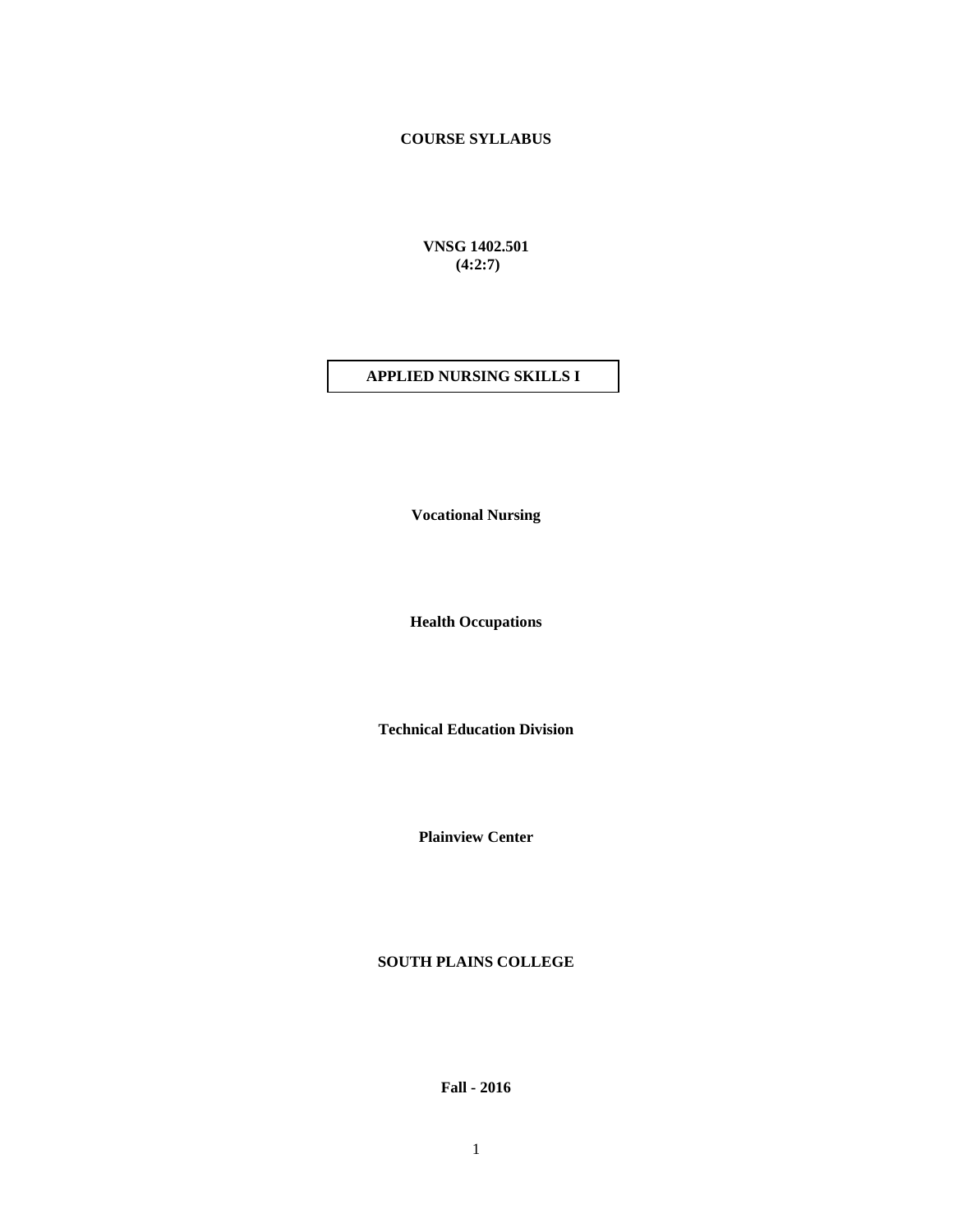#### **PLAINVIEW**

#### **COURSE SYLLABUS**

|                                             | W, TR, FBY APPOINTMENT                                                                 |
|---------------------------------------------|----------------------------------------------------------------------------------------|
| <b>OFFICE HOURS:</b>                        |                                                                                        |
| <b>OFFICE LOCATION</b><br>& PHONE / E-MAIL: | PLAINVIEW CENTER - PC 104F<br>806-296-9611 ext. 4405 / sgriffin@southplainscollege.edu |
| <b>INSTRUCTOR:</b>                          | SUZANNE GRIFFIN, AAS, ADN, RN                                                          |
| <b>COURSE TITLE:</b>                        | VNSG 1402 – APPLIED NURSING SKILLS I                                                   |

#### **SOUTH PLAINS COLLEGE IMPROVES EACH STUDENT'S LIFE**

\*\*\*\*\*\*\*\*\*\*\*\*\*\*\*\*\*\*\*\*\*\*\*\*\*\*\*\*\*\*\*\*\*\*\*\*\*\*\*\*\*\*\*\*\*\*\*\*\*\*\*\*\*\*\*\*\*\*\*\*\*\*\*\*\*\*\*\*\*\*\*\*\*\*\*\*\*\*\*\*\*\*\*\*\*\*

#### **COURSE DESCRIPTION:**

This course is an introduction to an application of primary nursing skills. Emphasis is given to the utilization of the nursing process and related scientific principles and rationales.

#### **STUDENT LEARNING OUTCOMES:**

The student will describe the underlying principles and rationales of selected nursing skills and their relationship to client health status; demonstrate satisfactory performance of selected nursing skills utilizing principles of safety; and identifying the nursing process used to solve basic client care problems across the life span utilizing appropriate medical terminology.

#### **COURSE COMPETENCIES:**

The student must complete this course with a grade of 77% or above based on the following objectives:

- 1. Explain the underlining principles and rationales of each specific skill in a given module of instruction.
- 2. Demonstrate an understanding of underlying scientific principles by satisfying performance of each identified skill.
- 3. Implement the nursing process (assessment, nursing diagnosis, planning, implementation with scientific rationales, and evaluation) to solve simple patient care problems.
- 4. Apply the concepts of medical terminology and accurate documentation for the use in communicating within the health care system.

#### **ACADEMIC INTEGRITY:**

Refer to Plainview Student Handbook and the SPC catalog.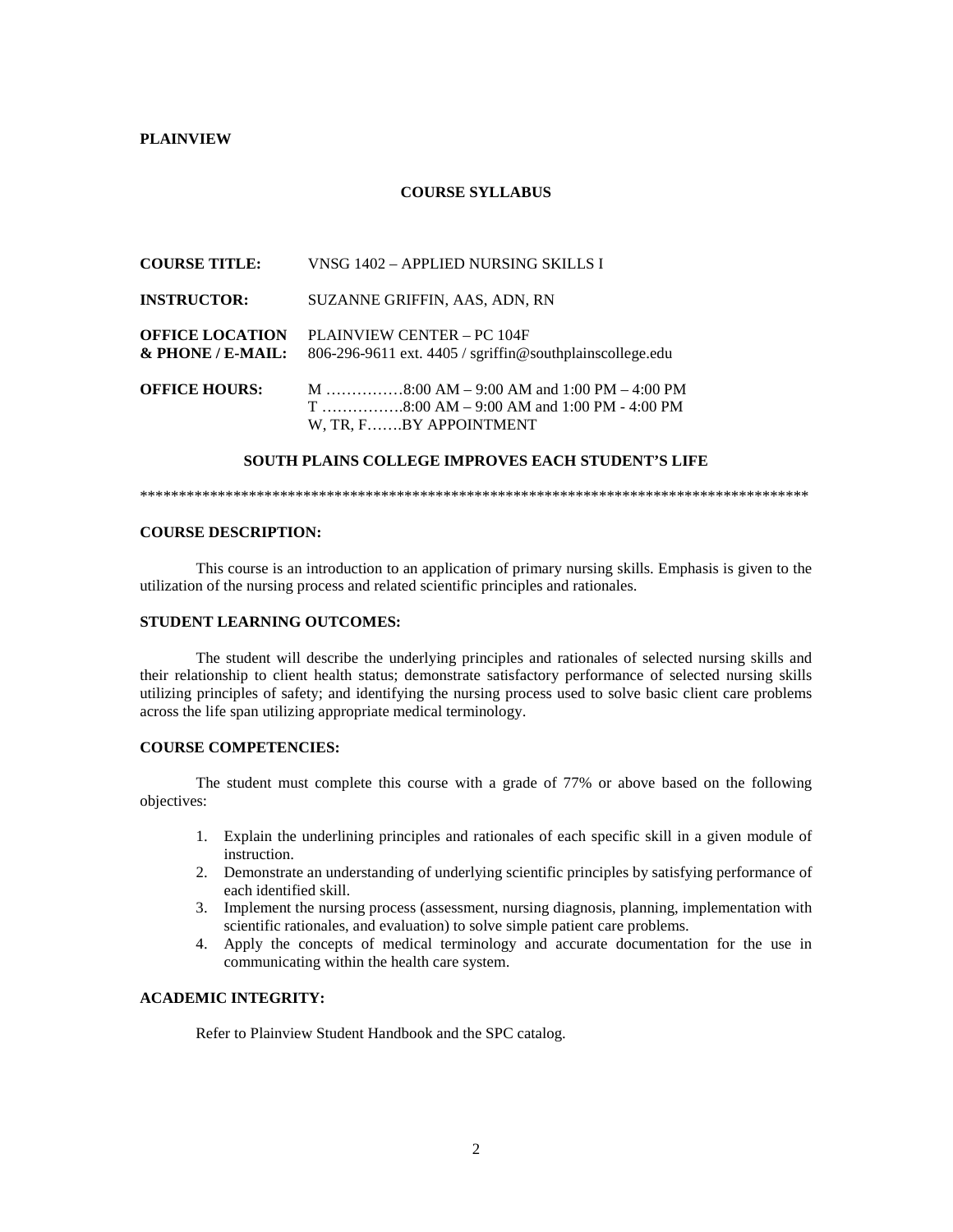#### **SCANS AND FOUNDATION SKILLS:**

C – 1, 3, 5, 6, 7, 9, 10, 11, 13, 14, 15, 16, 17, 18, 19, 20.  $F - 1, 2, 5, 6, 7, 8, 9, 10, 11, 12.$ 

#### **VERIFICATION OF WORKPLACE COMPETENCIES:**

NCLEX – PN Licensure Exam eligibility following successful completion of the one-year vocational nursing program.

#### **TEXTBOOK:**

Burton, Marti A., R.N., B.S. and Ludwig, Linda J. May, R.N., B.S., MEd (2015). Fundamentals of Nursing Care – Concepts, Connections, and Skills, 2nd Edition F. A. Davis Company, Philadelphia

Study Guide to accompany textbook

Skills Videos to accompany textbook

Alfaro-LeFevre, Rosalinda, RN, MSN, ANEF (2014). Applying Nursing Process – The Foundation for Clinical Reasoning,  $8<sup>th</sup>$  Edition, Lippincott Williams & Wilkins Publishers, Philadelphia

Tabors Medical Dictionary

ATI Support Materials

#### **ATTENDANCE POLICY:**

Refer to SPC Catalog and Plainview Student Handbook. This course is a 4 semester hour course with 8 hours allowable absence.

#### **COURSE REQUIREMENTS:**

- 1. Participation in class and lab discussion exploring the basic principles and underlying scientific principles and rationales of nursing skills.
- 2. Viewing of audiovisual materials presented with lecture and /or lab. ATI Support Materials any review or testing assigned will be included in Class Participation grade and the student must attempt until a passing grade is achieved.
- 3. Demonstrated competency in skill procedures for both non-sterile and sterile procedures with a minimum competency of 77%. The student will be allowed three opportunities to meet competency level on all critical skills and the initial score obtained will be the recorded score for that skill performance. The first skill performance will be done on the student's selected date, and if subsequent attempts are needed an appointment should be made with the instructor at that time in order for skill performance completion. Should the subsequent attempt appointment not be completed within this time frame, a zero will be recorded for that skill performance – and the student will need to prove competency in the skill upon the instructor's request. Practice laboratory hours outside of scheduled class time (PM Lab Hours) are set for Tuesdays from 1200 – 1800 hours beginning Tuesday, 9-6-16. The week clinical rotations begin, PM Lab Hours will be set for Tuesdays from  $1600 - 1800$ . All students are required to have one hour of practice each week utilizing PM Lab Hours. A sign-in/sign-out book for these PM Lab Hours will be available in the nursing department and/or through the instructor. It is the student's responsibility to log their own hours in and out of the skills lab. Documentation requirements for the PM Lab Hours will be distributed the first day of class.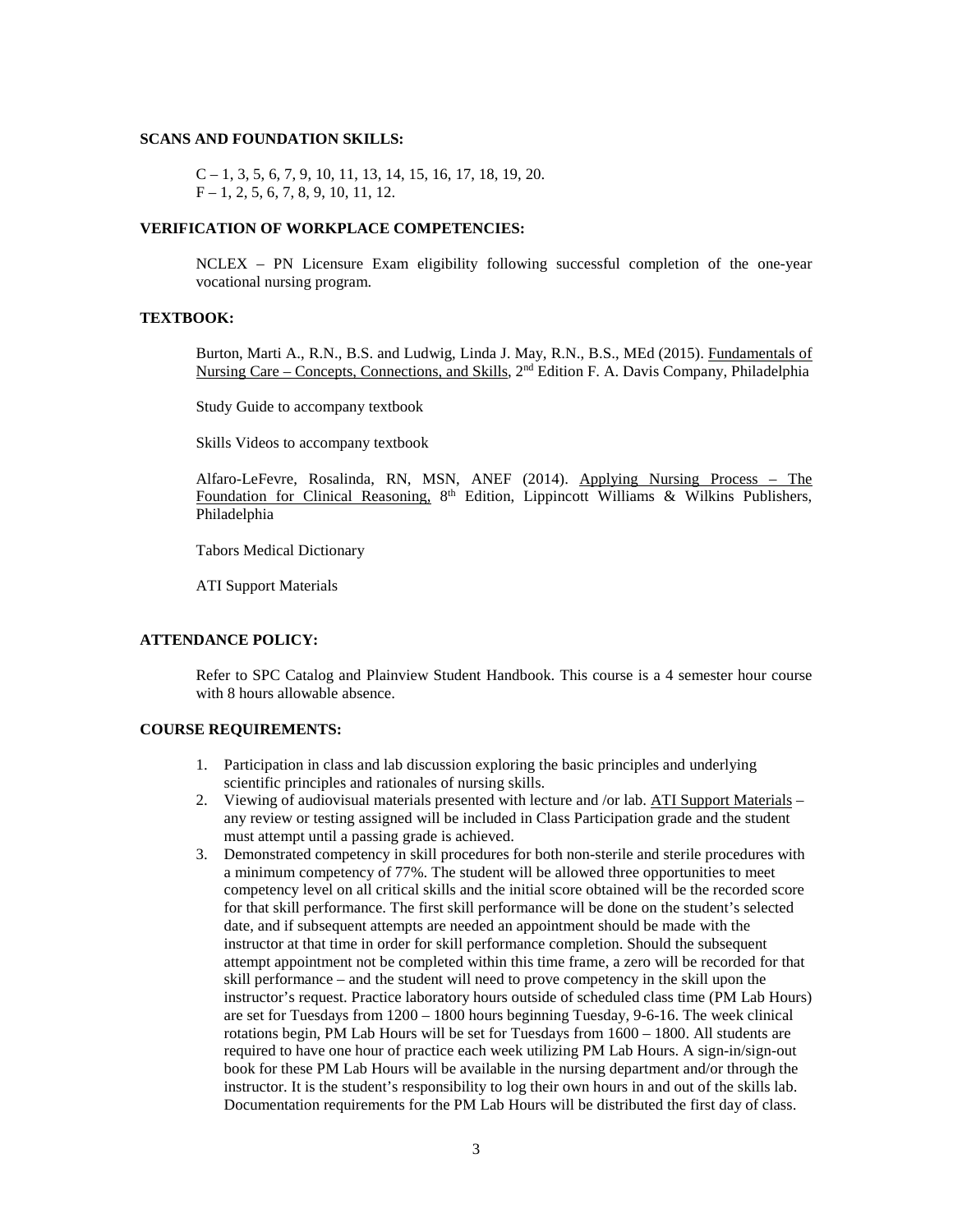- 4. Demonstrated competency in knowledge of abbreviations, skill rationales, and medical terminology.
- 5. Intermittent review quizzes, unit exams, and a comprehensive final exam will be given. The ATI Benchmark Exam (Fundamentals Proctored Assessment) will be completed before the final exam and will be recorded as a unit exam. ATI "Topics for Review" will be required for the student to complete. Due dates will be announced.
- 6. Written assignments must be submitted following the "General Rubric for Formal Assignments" (See below)
- 7. Computer assisted instruction (CAI) programs may be assigned for corresponding units of study. Due dates for these program assignments will be announced by instructor.
- 8. Acknowledge and demonstrate understanding the SPC Nursing Department Honesty Policy and Plagiarism Declaration. Please complete Declaration form at end of syllabus and submit to the nursing office no later than by the end of the third class day.

# General Rubric for Formal Assignments

Please use these SPC Handbook / APA format guidelines given to you.

- 1. Use 1" margins on paper throughout.
- 2. All pagers are to have a "Running head" with title of paper (30 character max). This will continue through entire paper on the top, left hand page. This video may be beneficial:<https://www.youtube.com/watch?v=Krwf3TDD1vU>
- 3. Last name and page number are to be flush in right top corner. With students that share a last name with other classmates, it is acceptable to use first initial and last name with page number. This will continue through entire paper.
- 4. Type is in 12 point font and Times New Roman, entire typed paper is to be double spaced.
- 5. All papers are to be typed, and at least 6 pages (including cover and reference; There should be a minimum of 4 pages of paragraphed or otherwise displayed content as assigned).Be sure to not leave out important content, but also do not be too wordy or repetitive with content in paper.
- 6. Create title page with centered in page- information in order as follows: Title of paper, Course/ class, Instructors name and credentials, your name, school/ college, and last the date.
- 7. Abstract follows title page. This is a *summary* of the whole paper in a single paragraph. A paragraph is 3-5 full sentences or a word count between 150-250 words. \*\*It is usually easier to write after the final draft is completed so information is not missed in summary.
- 8. There needs to be an introduction and conclusion (introduction is different than abstract). Use heading titles for each part of the body of your paper except introduction.
- 9. Cite your sources in the body of the paper (also known as in text citations). This type of citation is found in parenthesis within the length of the paper often crediting information to source by listed author(s) and year.
- 10. Your references must be on a combined reference page in alphabetized order (refer to APA PowerPoint handouts that will be given to you). References and alternate sources for information cannot be outdated past 5 years from date (nothing past August 2011) There needs to be at least 3 sources additional from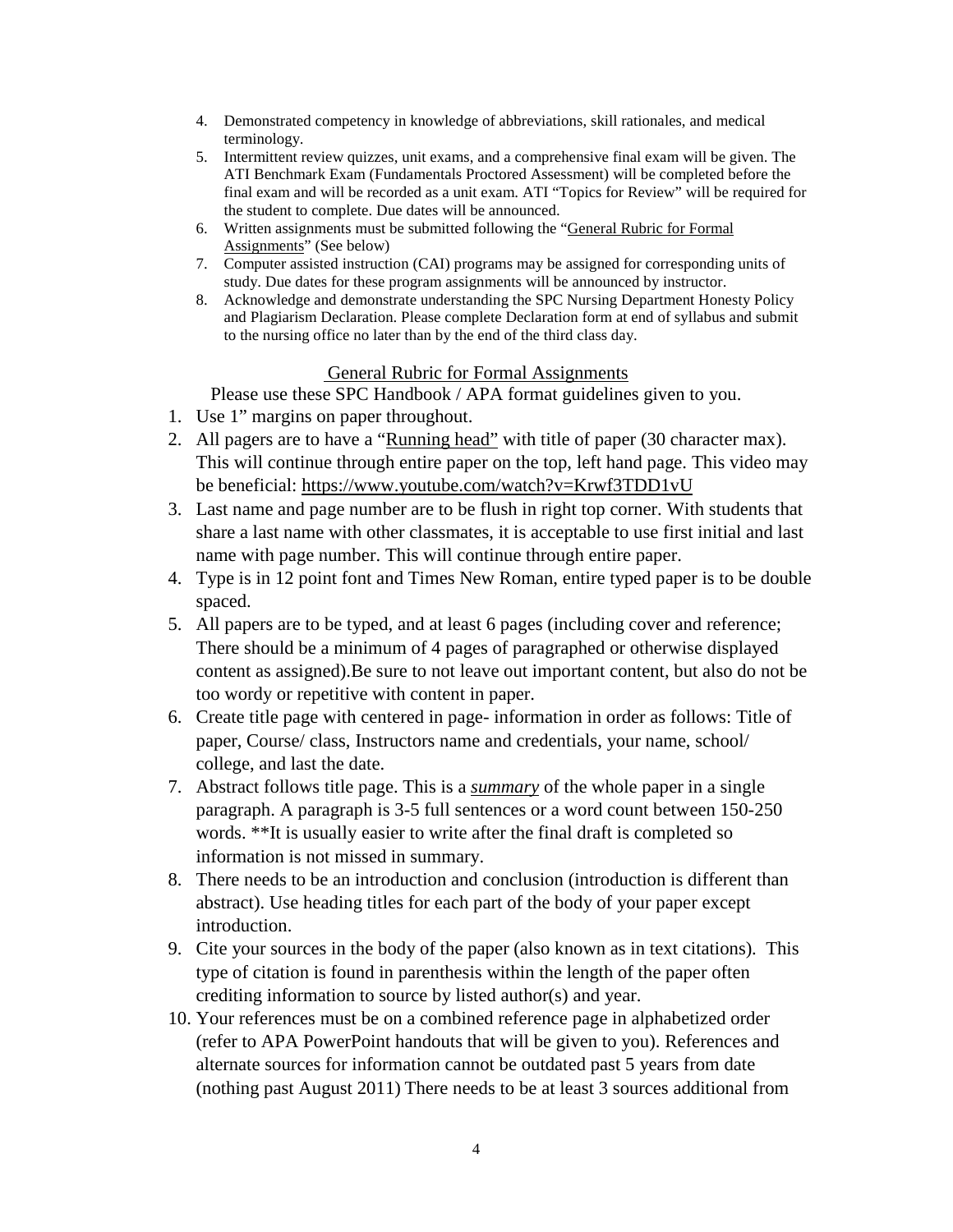your book(s) (Minimal limit of 4) in the paper and 1 can not be an internet source Do not plagiarize and steal credit for information that is not yours (refer to handbooks/ policies as needed). At the instructor's request with giving an assignment, you may be asked to submit it on Blackboard with the 'Turn It In' service.

- 11. You may use credible internet resources to assist with your paper and APA format. Some computer programs may have APA built in. Just make sure that paper is in specified format of APA requirements listed here. All outside internet resources need to be instructor approved, please follow posted office hours for appointments.
- 12. Spell out all numbers, don't use contractions or abbreviations/ acronyms.

Websites with credibility to assist you with your APA/ Formal Assignment Guidelines are:

<https://owl.english.purdue.edu/owl/resource/560/01/> <http://www.citefast.com/>

Follow directions and do not procrastinate until last minute. Start now and give yourself time. Use rough drafts (final draft only is submitted), and take pride in your work. Breathe and do not stress. Other handouts given will be resourceful with setting up appropriate format for your formal papers. Mrs. Edmunds has an APA Manual for formal assignments to assist you by appointment in her office.

When hesitant on what is expected of you, please keep open communications with the instructor assigning the assignment.

### **GRADING:**

| UNIT EXAMS/FINAL EXAM      | 50% |              | $93 - 100$  |
|----------------------------|-----|--------------|-------------|
| <b>SKILL PROCEDURES</b>    | 30% | в            | 84 - 92     |
| <b>CLASS PARTICIPATION</b> | 20% | $\mathbf{C}$ | 77 - 83     |
|                            |     | $\mathbf{D}$ | 70 - 76     |
|                            |     | E            | 69 or below |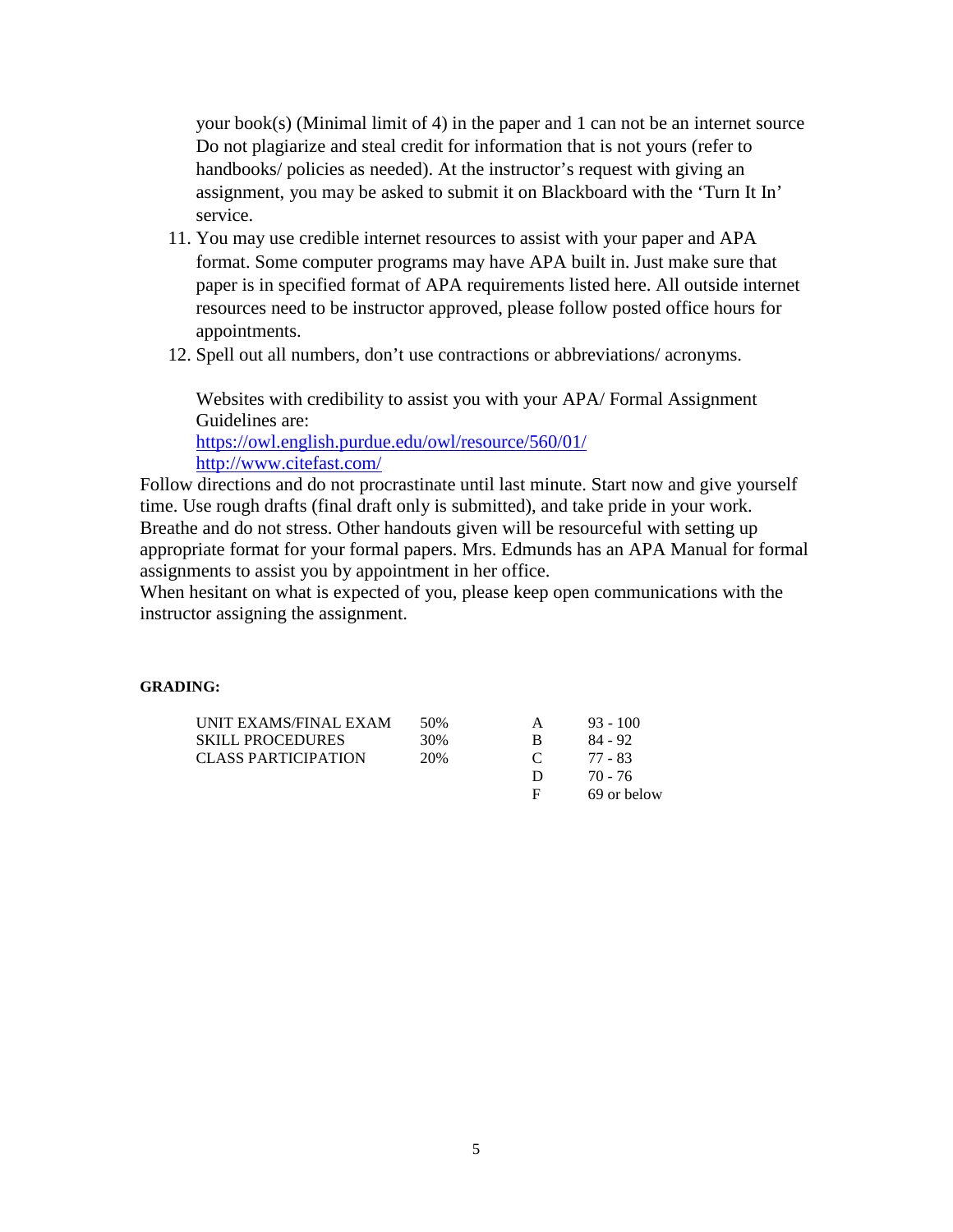#### **SCHEDULE OF CLASSES:**

### **WEEK 1**

| $8 - 29 - 16$ | Course Introduction    |
|---------------|------------------------|
|               | <b>Syllabus Review</b> |
|               | <b>Text Review</b>     |

- 8 31 16 Laboratory Tour / Supply Bag Check / Team Divisions Unit I Introduction to Nursing Chapter 4The Nursing Process and Decision Making Chapter 5 Documentation Skill Performance Prep ATI Skill Module Review
- $9 2 16$  Unit III Nursing Basics Chapter 13 Safety Chapter 14 Medical Asepsis and Infection Control Skill Performance Prep ATI Skill Module Review

### **WEEK 2**

| $9 - 5 - 16$ | *** LABOR DAY HOLIDAY ***                         |                                                                                                  |
|--------------|---------------------------------------------------|--------------------------------------------------------------------------------------------------|
| $9 - 7 - 16$ | Skill Performance Prep<br>ATI Skill Module Review | # 1 Handwashing<br># 2 Standard Precautions<br># 3 Medical Isolation Techniques<br>#4 Restraints |

9 – 9 - 16 Skill Performance Prep continued ATI Skill Module Review

#### **WEEK 3**

| $9 - 12 - 16$ | UNIT EXAM $# 1$ (Chapters 4, 5, 13, 14)                                                                              |                                                                                                 |
|---------------|----------------------------------------------------------------------------------------------------------------------|-------------------------------------------------------------------------------------------------|
| $9 - 14 - 16$ | Unit III Nursing Basics (continued)<br>Chapter 15 Personal Care<br>Skill Performance Prep<br>ATI Skill Module Review | # 5 Bedbath<br># 6 Skin Care & Back Massage<br>#7 Bedmaking (Unoccupied, Occupied,<br>Surgical) |
| $9 - 16 - 16$ | Chapter 16 Moving and Positioning Patients<br>Skill Performance Prep<br>ATI Skill Module Review                      | # 8 Range of Motion<br>$# 9$ Positioning, Transfers, & Ambulation                               |
| WEEK 4        |                                                                                                                      |                                                                                                 |

- 9 19 16 Skill Performance Prep ATI Skill Module Review
- 9 21 16 Skill Performance Prep continued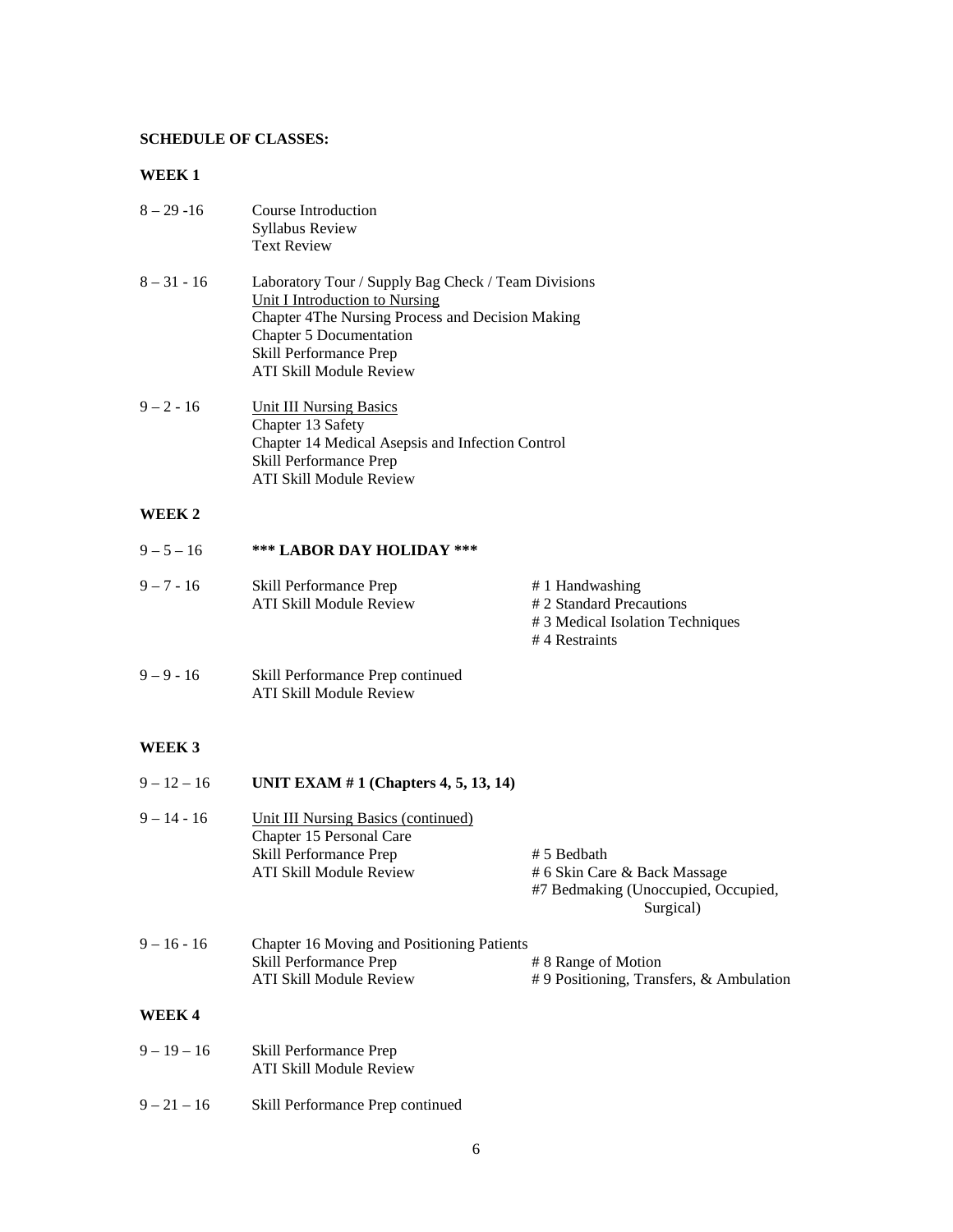# ATI Skill Module Review

| $9 - 23 - 16$ | Chapter 20 Admission, Transfer, Discharge |                                    |
|---------------|-------------------------------------------|------------------------------------|
|               | Skill Performance Prep                    | #10 Admission, Transfer, Discharge |
|               | ATI Skill Module Review                   |                                    |

#### **\*\*\* SIGN-UP FOR SKILL PERFORMANCE COMPLETION:** *NON-STERILE PROCEDURES* **SEE INSTRUCTOR FOR POSTING \*\*\***

Pain Management

# **WEEK 5**

| $9 - 26 - 16$ | Chapter 17 Vital Signs<br>Skill Performance Prep             | #11 Vital Signs          |
|---------------|--------------------------------------------------------------|--------------------------|
| $9 - 28 - 16$ | <b>Chapter 21 Physical Assessment</b>                        |                          |
|               | Skill Performance Prep                                       | #12 Health Assessment    |
|               | ATI Skill Module Review                                      |                          |
|               | icareaboutnursing.org "Health Assessment" video presentation |                          |
| $9 - 30 - 16$ | Chapter 18 Applying Heat & Cold                              |                          |
|               | Chapter 19 Pain Management, Rest, & Restorative Sleep        |                          |
|               | Skill Performance Prep                                       | #13 Applying Heat & Cold |
|               | ATI Skill Performance Prep                                   | #14 Non-Pharmacological  |

#### **WEEK 6**

| $10 - 3 - 16$  | Chapter 22 Surgical Asepsis<br>Skill Performance Prep<br>ATI Skill Module Review                                         | #15 Basic Surgical Asepsis                                                                                                |
|----------------|--------------------------------------------------------------------------------------------------------------------------|---------------------------------------------------------------------------------------------------------------------------|
| $10 - 5 - 16$  | Skill Performance Prep continued<br>ATI Skill Module Review                                                              |                                                                                                                           |
| $10 - 7 - 16$  | <b>Covenant Hospital Plainview Surgery Department</b><br><b>Skill Performance Prep</b><br><b>ATI Skill Module Review</b> | Intraoperative Techniques – Use chart in text to determine appropriate glove size<br>#16 OR Scrubbing, Gowning, & Gloving |
| WEEK 7         |                                                                                                                          |                                                                                                                           |
| $10 - 10 - 16$ | UNIT EXAM $# 2$ (Chapters 15 – 22)                                                                                       |                                                                                                                           |
|                |                                                                                                                          |                                                                                                                           |

| $10 - 12 - 16$ | Unit IV Clinical Skills and Care        |                                         |
|----------------|-----------------------------------------|-----------------------------------------|
|                | Chapter 24 Nutritional Care and Support | $#17$ Intake & Output/Feeding the Adult |
|                | Skill Performance Prep                  | #18 Enteral Feeding                     |
|                | ATI Skill Module Review                 | #19 NG Intubation                       |
|                |                                         |                                         |

10 – 14 - 16 *\*\*\* FALL BREAK \*\*\**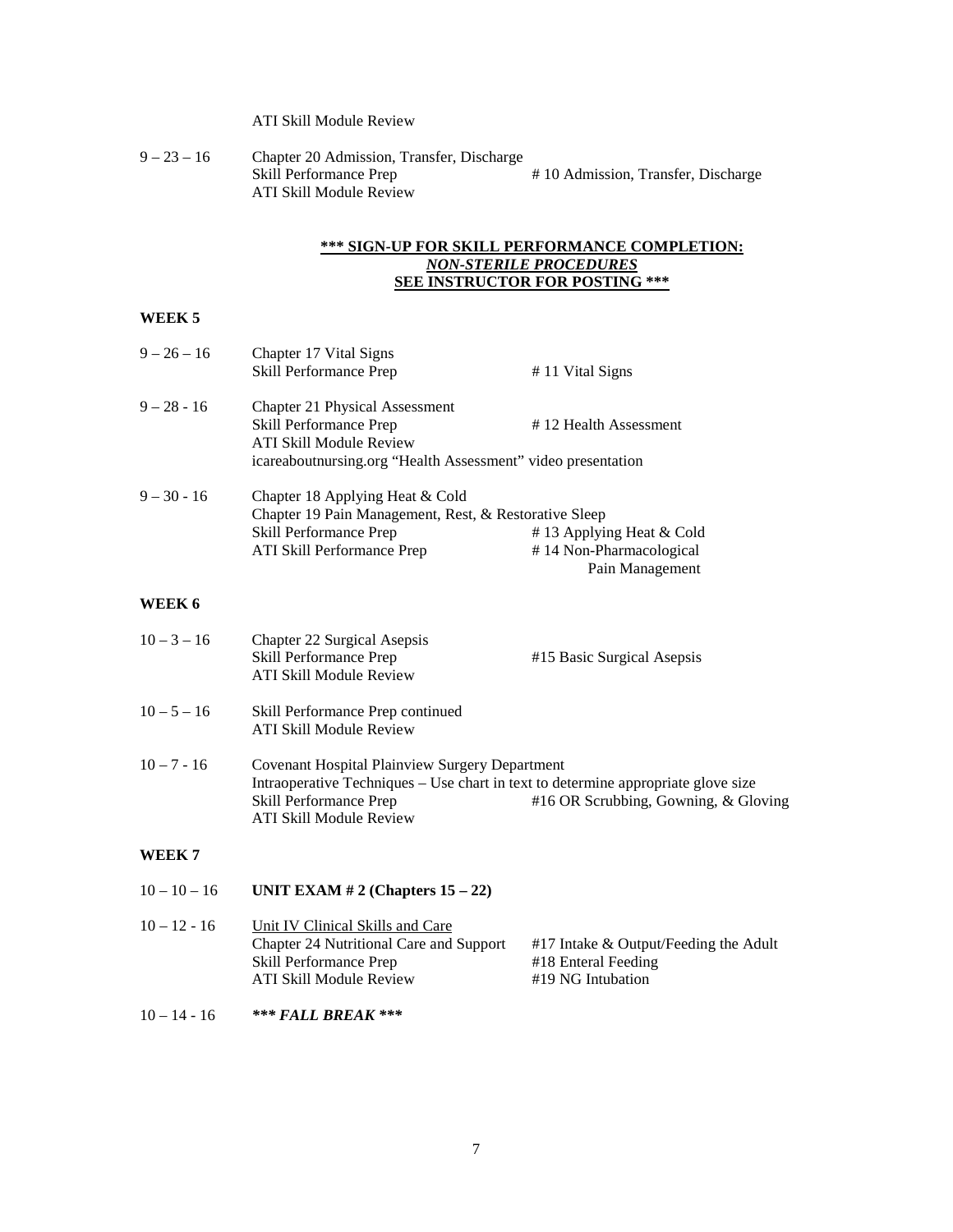### **WEEK 8**

| $10 - 17 - 16$ | Skill Performance Prep continued<br><b>ATI Skill Module Review</b>         |                                                         |
|----------------|----------------------------------------------------------------------------|---------------------------------------------------------|
| $10 - 19 - 16$ | Skill Performance Prep continued<br>ATI Skill Module Review                |                                                         |
| $10 - 21 - 16$ | <b>Chapter 25 Diagnostic Tests</b><br><b>ATI Skill Module Review</b>       |                                                         |
| WEEK 9         |                                                                            |                                                         |
| $10 - 24 - 16$ | Chapter 26 Wound Care<br>Skill Performance Prep<br>ATI Skill Module Review | #20 Dressing Change $\&$<br>Documentation of Wound Care |
| $10 - 26 - 16$ | Skill Performance Prep continued                                           |                                                         |

### **\*\*\* CLINICALS BEGIN \*\*\***

### **WEEK 10**

10 – 31 – 16 Chapter 27 Musculoskeletal Care ATI Skill Module Review

 $# 21$  Bandages & Binders<br> $# 22$  Ambulation Aids

### **\*\*\* SIGN UP FOR SKILL PERFORMANCE COMPLETION:** *STERILE PROCEDURES* **SEE INSTRUCTOR FOR POSTING \*\*\***

11 – 02 – 16 Skill Performance Prep continued

#### **WEEK 11**

| $11 - 7 - 16$ | Chapter 28 Respiratory Care<br>Skill Performance Prep<br>ATI Skills Modules Review | #23 Oxygen Therapy<br># 24 Throat Culture                                      |
|---------------|------------------------------------------------------------------------------------|--------------------------------------------------------------------------------|
| $11 - 9 - 16$ | Skill Performance Prep continued<br>ATI Skill Module Review                        | #25 Incentive Spirometry<br>#26 Suctioning Techniques<br>#27 Tracheostomy Care |

#### **WEEK 12**

| $11 - 14 - 16$ | Chapter 30 Bowel Elimination and Care |                                     |
|----------------|---------------------------------------|-------------------------------------|
|                | Skill Performance Prep                | #28 Cleansing Enema                 |
|                | ATI Skill Module Review               | $\#$ 29 Colostomy Care & Irrigation |
|                |                                       | #30 Elimination Aids                |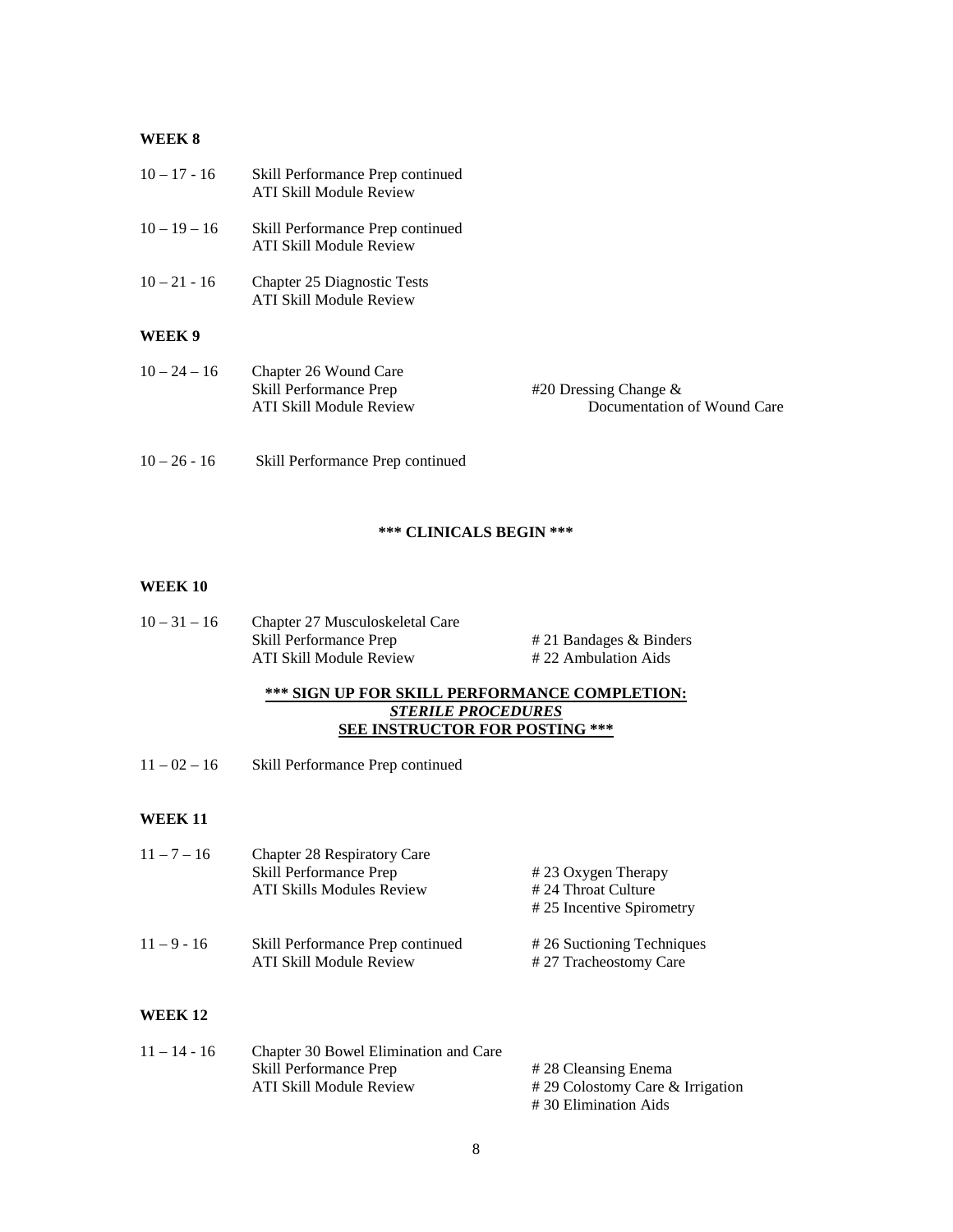| $11 - 16 - 16$ | Chapter 31 Urinary Elimination and Care |                                           |  |
|----------------|-----------------------------------------|-------------------------------------------|--|
|                | Skill Performance Prep                  | #31 Specimen from Catheter                |  |
|                | ATI Skill Module Review                 | $\#$ 32 Urine Clinitest & Acetone (C & A) |  |
|                |                                         | #33 Catheterization                       |  |

### **WEEK 13**

| $11 - 21 - 16$ | Chapter 33 Care of the Surgical Patient |
|----------------|-----------------------------------------|
|                | Skill Performance Prep continued        |
|                | ATI Skill Module Review                 |

# **11 / 23 – 25 / 16 \*\*\*\*\* THANKSGIVNG HOLIDAY \*\*\*\*\***

### **WEEK 14**

| $11 - 28 - 16$ | Chapter 34 Phlebotomy and Blood Specimens<br>Skill Performance Prep<br><b>ATI Skill Module Review</b>                                               | #34 FSBG (Finger Stick Blood Glucose) |
|----------------|-----------------------------------------------------------------------------------------------------------------------------------------------------|---------------------------------------|
| $11 - 30 - 16$ | Skill Performance Prep continued<br>ATI Skill Module Review                                                                                         | ALL SKILLS                            |
| $12 - 1 - 16$  | <b>SKILL PERFORMANCE COMPLETION</b><br><b>STERILE PROCEDURES</b><br><b>ATI Skill Module Review</b><br><b>ATI Practice Assessment - Fundamentals</b> |                                       |
| $12 - 2 - 16$  | <b>SKILL PERFORMANCE COMPLETION</b><br><b>STERILE PROCEDURES</b><br>ATI Skill Module Review<br>ATI Practice Assessment - Fundamentals               |                                       |

# **WEEK 15**

| $12 - 5 - 16$ | UNIT EXAM # 3 (Chapters $24 - 28$ and 30, 31, 33, 34)<br>*Final Exam Study Guide*                                               |
|---------------|---------------------------------------------------------------------------------------------------------------------------------|
| $12 - 7 - 16$ | Completion of Skill Performances<br>ATI Skill Module Review<br><b>ATI Practice Assessment - Fundamentals</b><br>Final Exam Prep |

### **WEEK 16**

12 –14 – 16 **FINAL EXAM**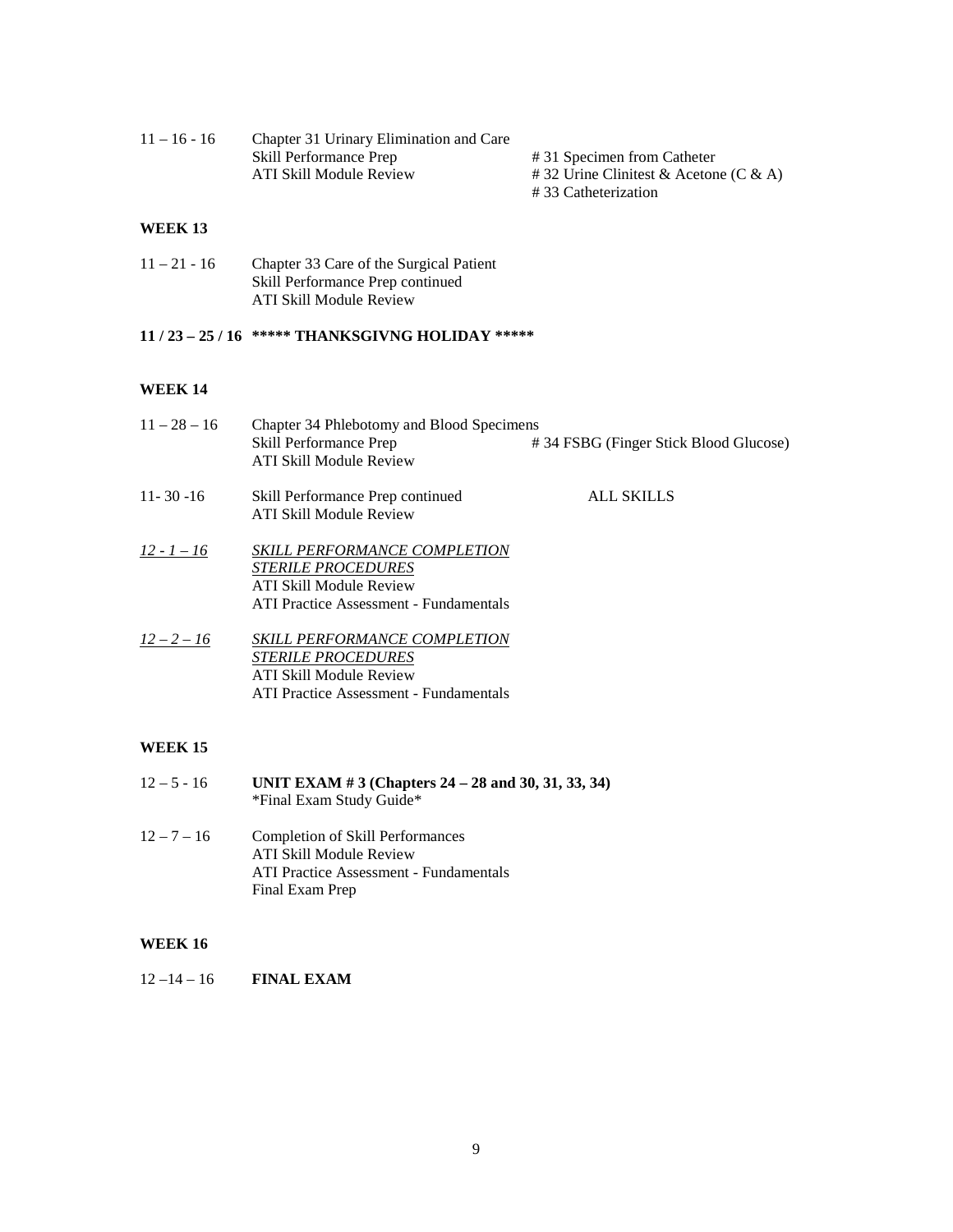#### **COURSE OUTLINE:**

#### *UNIT I Introduction to Nursing*

Chapter 4 The Nursing Process and Decision Making

Objectives: Upon completion, the student should be able to:

- 1. Define key terms associated with the nursing process and decision making.
- 2. Discuss ways in which critical thinking is used in nursing.
- 3. Enumerate the steps of the nursing process.
- 4. Contrast subjective and objective data.
- 5. Explain how to conduct a nursing interview.
- 6. List techniques used to gather data during a physical assessment.
- 7. Describe how Maslow's hierarchy of human needs is used to prioritize nursing diagnoses.
- 8. Explain how NANDA-1 nursing diagnoses are listed.
- 9. Differentiate between long-term and short-term goals.
- 10. Explain how to write correct outcomes statements.
- 11. Compare types of nursing interventions.
- 12. Explain the importance of individualized nursing interventions.
- 13. Enumerate initial intervention steps.
- 14. List types of nursing care plans.
- 15. Discuss the use of concept maps to plan care.
	- I. Decision Making in Nursing
	- II. The Nursing Process
	- III. Nursing Care Plans
	- IV. Concept Maps

Chapter 5 Documentation

- 1. Define key terms associated with documentation.
- 2. Explain four purposes of written documentation.
- 3. Discuss confidentiality of patient records.
- 4. Summarize 12 guidelines for documentation.
- 5. Compare PIE charting and SOAPIER charting formats.
- 6. Contrast charting by exception and focus charting.
- 7. Explain how narrative charting is different from all other formats.
- 8. Enumerate the advantages and disadvantages of computerized charting.
	- I. Purposes of Documentation
	- II. Confidentiality of Documentation
	- III. Forms of Documentation
	- IV. Guidelines for Documentation
	- V. Documentation Systems
	- VI. Data to Document
	- VII. Methods of Charting
	- VIII. Computerized Charting<br>IX. Five Documentation Mis
	- Five Documentation Mistakes that Carry Increased Risks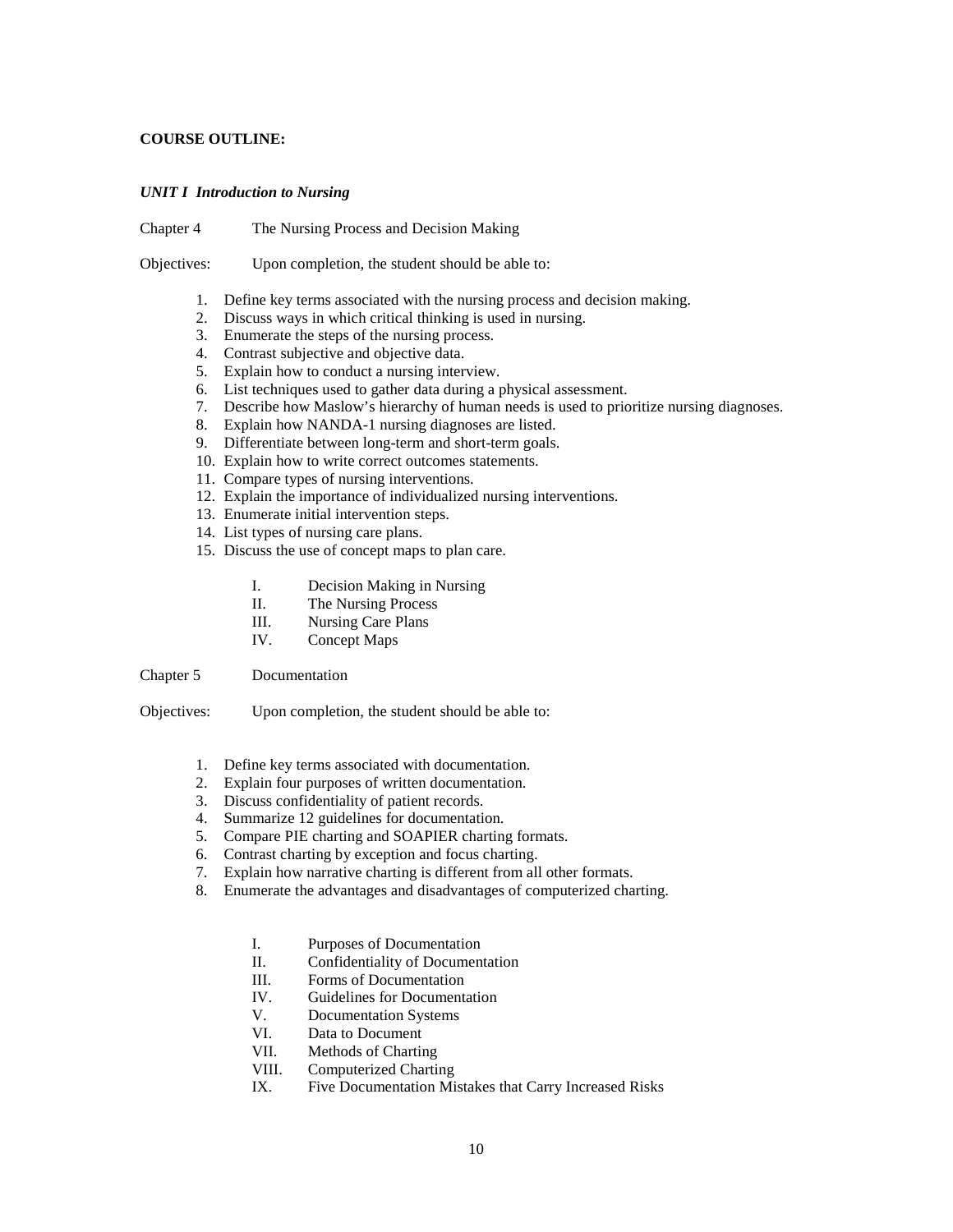### *UNIT II COMMUNICATING AND UNDERSTANDING (COVERED IN VNSG 1122) UNIT III NURSING BASICS*

Chapter 13 Safety

- 1. Explain areas addressed by the national Patient Safety Goals.
- 2. Describe six factors that contribute to an unsafe patient environment.
- 3. Discuss the use of fall assessment rating scales and restraint alternatives in preventing falls.
- 4. Describe a situation in which restraints would be necessary.
- 5. Identify requirements for use of restraints and release of restraints.
- 6. Explain the acronyms RACE and PASS.
- 7. Describe three types of fires and extinguishers.
- 8. Determine actions to take when a patient is unresponsive.
- 9. Discuss the role of nurses in a mass casualty event.
- 10. Identify ways to use body mechanics to prevent injury when caring for patients.
- 11. Explain how lack of rest and substance use or abuse can contribute to unsafe patient care.
- 12. Describe ways to protect yourself from radiation hazards.
- 13. Discuss safe handling of chemicals and gases.
- 14. Identify the purpose of a material safety data sheet.
- 15. Explain ways to protect yourself from biological hazards.
	- I. Safe Environment for Patients
	- II. Safe Environment for Nursing Staff
- Chapter 14 Medical Asepsis and Infection Control
- Objectives: Upon completion, the student should be able to:
	- 1. Define key terms related to asepsis and infection control.
	- 2. Describe five types of pathogens.
	- 3. Identify selected common illnesses caused by microbes.
	- 4. Illustrate the chain of infection.
	- 5. Differentiate types of infections.
	- 6. Compare primary, secondary, and tertiary defenses against infection.
	- 7. Explain factors that decrease the body's defenses.
	- 8. Differentiate between the use of standard precautions and transmission-based precautions.
	- 9. Compare medical and surgical asepsis.
	- 10. Describe when and how to use hand hygiene.
	- 11. Detail the use of standard precautions.
	- 12. Compare the purposes and types of transmission-based precautions.
	- 13. Explain ways to meet needs of patients who are isolated due to communicable disease.
		- I. Causes of Infection
		- II. Chain of Infection
		- III. Types of Infection
		- IV. Defenses Against Infection
		- V. Preventing Infection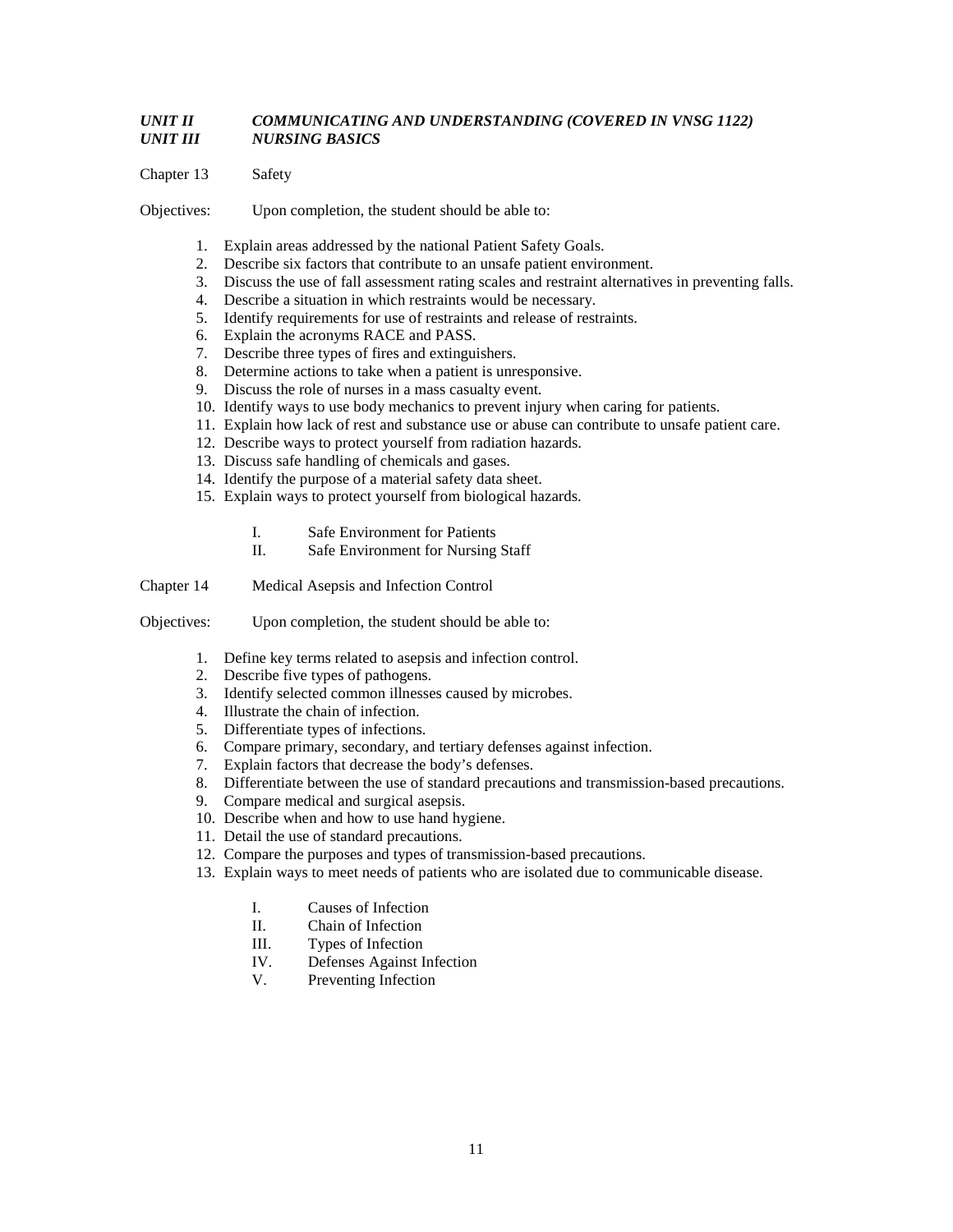#### Chapter 15 Personal Care

Objectives: Upon completion, the student should be able to:

- 1. Define key terms associated with personal care.
- 2. Categorize personal care tasks performed at particular times during the day.
- 3. Describe the benefits of bathing patients, both for the patient and for the nurse.
- 4. Explain factors to consider when planning patient care and bathing.
- 5. Enumerate three categories of personal care.
- 6. Identify types of baths and their purposes.
- 7. Contrast back massage with applying lotion to the back.
- 8. Discuss key aspects of providing oral care to unconscious and conscious patients.
- 9. Describe assessments to make during oral care, hair care, and nail care.
- 10. Explain how to remove jewelry from piercings and circumstances that could make removal necessary.
- 11. Discuss how to remove contact lenses, artificial eyes, and hearing aids.
- 12. Explain how to clean and insert an ocular prosthesis and hearing aid.
- 13. Identify ways to minimize noise, odors, and clutter in the patient's environment.
- 14. Differentiate between open, closed, and surgical beds.
- 15. Describe nursing responsibilities when making occupied and unoccupied beds.
	- I. Routinely Scheduled Care
	- II. Bathing
	- III. Grooming<br>IV. Managing
	- Managing the Environment

Chapter 16 Moving and Positioning Patients

Objectives: Upon completion, the student should be able to:

- 1. Define key terms associated with moving and positioning patients.
- 2. Describe the effects of immobility on seven body systems.
- 3. Enumerate nursing measures to prevent complications of immobility for these body systems.
- 4. Describe the psychological effects of immobility and nursing measures to prevent psychological complications.
- 5. Discuss the importance of positioning patients correctly and performing frequent position changes.
- 6. Identify commonly used patient positions.
- 7. Explain the purpose of the Handle With Care campaign established by the American Nurses Association.
- 8. Describe devices available to increase safety and ease of transferring patients.
- 9. Enumerate guidelines for performing a manual patient transfer.
- 10. Contrast types of specialty beds and their purposes.
- 11. Summarize the importance of assisting a patient to dangle prior to transfer or ambulation.
	- I. Effects of Immobility
	- II. Positioning Patients
	- III. Moving and Lifting Patients

Chapter 17 Vital Signs

- 1. Define key terms associated with assessment of the six vital signs.
- 2. Describe the six vital signs, their significance, and their normal ranges.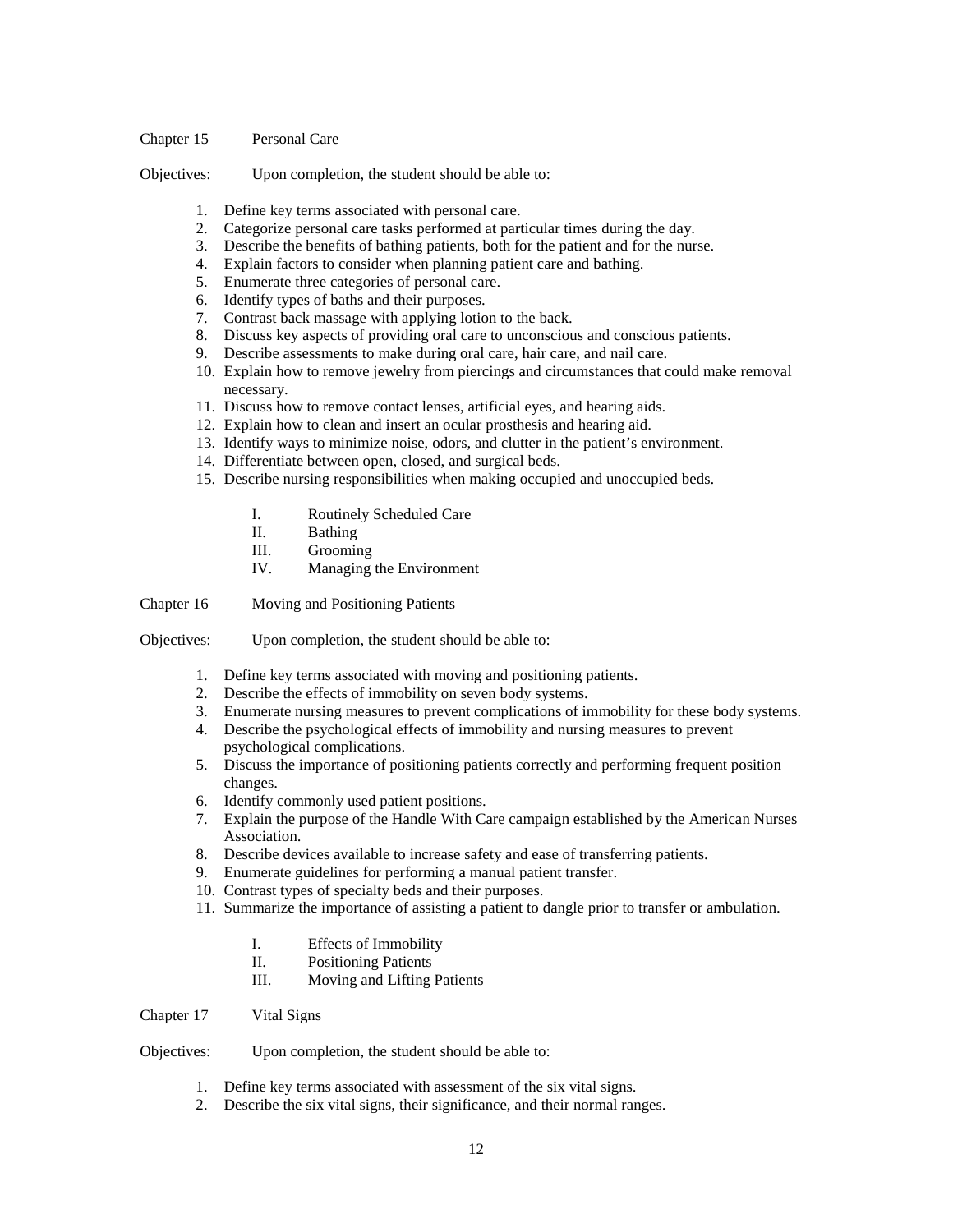- 3. Identify times when vital signs should be assessed.
- 4. Summarize the guidelines for vital sign assessment.
- 5. Outline the four circulatory qualities and how they determine blood pressure.
- 6. Relate at least six factors that affect blood pressure, temperature, pulse, and respiration.
- 7. Contrast the effects of hypertension and hypotension on the body.
- 8. Describe how and where to assess peripheral pulses.
- 9. Distinguish how the body regulates each vital sign.
- 10. Describe how to assess pain.
	- I. The Six Vital Signs
	- II. Blood Pressure
	- III. Body Temperature
	- IV. Pulse
	- V. Respiration
	- VI. Oxygen Saturation
	- VII. Pain Assessment

Chapter 18 Applying Heat and Cold

Objectives: Upon completion, the student should be able to:

- 1. Define key terms related to applying heat and cold.
- 2. Contrast the physiological effects of local heat and cold applications.
- 3. Identify at least four uses for heat therapy.
- 4. Explain how application of heat can support healing.
- 5. Detail the nursing assessments to make prior to, during, and after application of heat therapy.
- 6. Describe three uses foe cold therapy.
- 7. Compare the methods of heat and cold applications.
- 8. Summarize the nursing assessments pertinent to cold applications.
- 9. Teach a patient how to make a simple cold pack using only a washcloth and a zip-type plastic bag.
	- I. Heat Therapy
	- II. Cold Therapy
- Chapter 19 Pain Management, Rest, and Restorative Sleep
- Objectives: Upon completion, the student should be able to:
	- 1. Define key terms to pain management, rest, and restorative sleep.
	- 2. Identify the expert regarding the level of a patient's pain.
	- 3. Outline the factors that affect pain and pain perception.
	- 4. Paraphrase how to thoroughly assess pain.
	- 5. Correlate acknowledgment and acceptance of pain to treatment of pain.
	- 6. Name six specific factors that affect sleep.
	- 7. Describe interventions you might use to promote sleep.
		- I. Pain
		- II. Rest and Restorative Sleep

Chapter 20 Admission, Transfer, and Discharge

- Objectives: Upon completion, the student should be able to:
	- 1. Identify four common patient reactions to admission.
	- 2. Describe nursing interventions for common reactions to admission.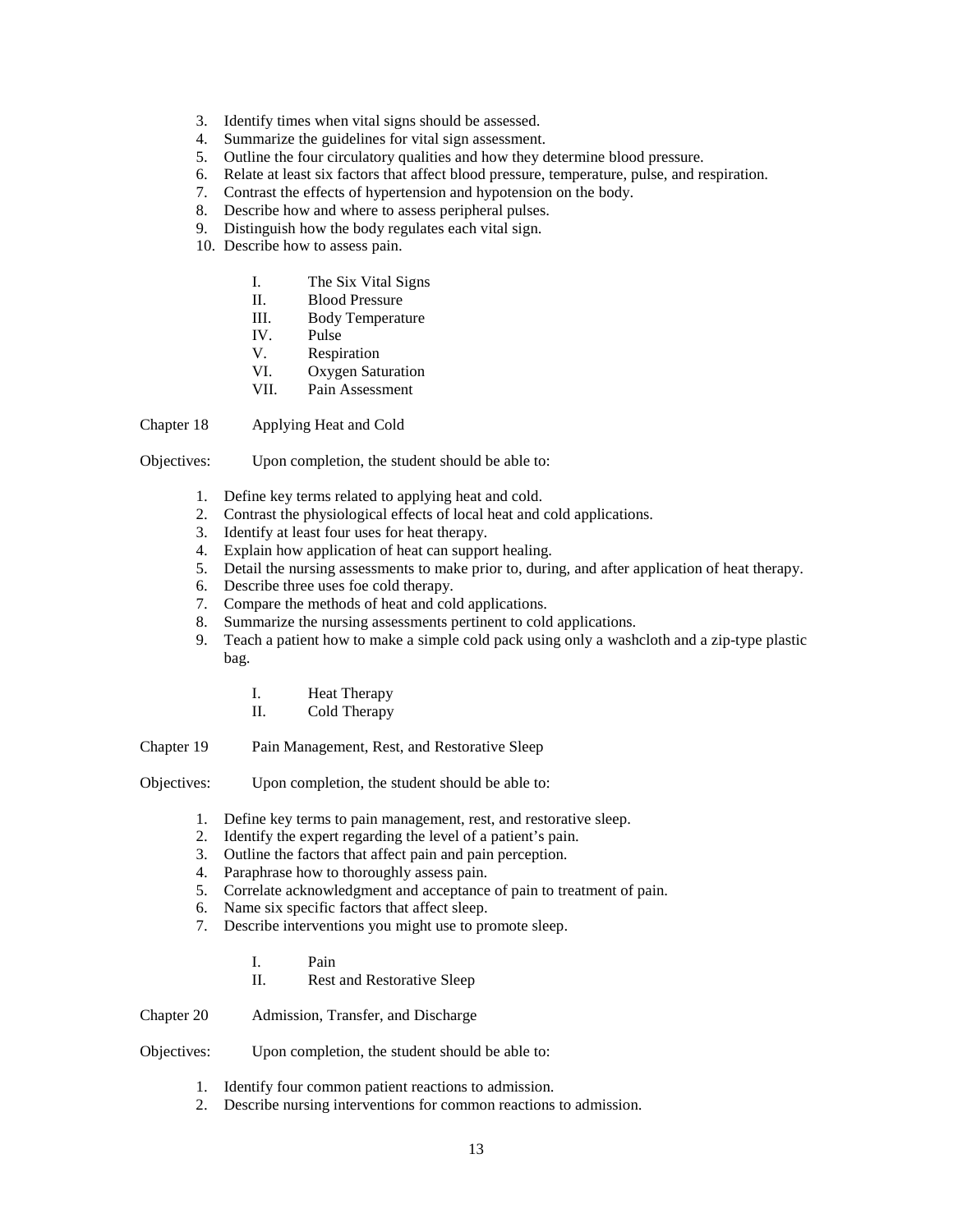- 3. Explain the importance of making the patient feel welcome during the admission process.
- 4. Identify techniques used to enhance communication in a culturally diverse population.
- 5. List the nurse's responsibilities during patient admission.
- 6. Discuss the importance of completing an admission orientation checklist.
- 7. Describe the information that should be included in a discharge summary.
- 8. Outline the nursing responsibilities during the patient discharge process.
- 9. Compare the transfer of a patient to another facility to a transfer within the same facility.
	- I. Admission
	- II. Admitting Procedure
	- III. Discharge
	- IV. Patient Transfer

Chapter 21 Physical Assessment

Objectives: Upon completion, the student should be able to:

- 1. Define key terms associated with physical assessment.
- 2. Describe three purposes of physical assessment.
- 3. Differentiate between a comprehensive health assessment, a focused assessment, and an initial head-to-toe shift assessment.
- 4. Summarize the six techniques used for physical assessment.
- 5. Distinguish the different components to be examined during an initial head-to-toe shift assessment.
- 6. Relate each component of assessment to its associated body system(s).
- 7. Explain the significance of abnormal assessment findings.
- 8. Describe adaptations in assessment techniques that are necessary due to the age of the patient.
- 9. Perform an initial head-to-toe shift assessment.
- 10. Document the results of an initial head-to-toe assessment.
	- I. What is Physical Assessment?
	- II. Assessment Components Related to Each Body System
	- III. Performing an Initial Head-To-Toe Shift Assessment
	- IV. Documentation of Assessment Findings

Chapter 22 Surgical Asepsis

- 1. Define key terms associated with surgical asepsis.
- 2. Differentiate between medical asepsis and surgical asepsis.
- 3. Describe five methods of sterilization.
- 4. Explain how to tell if supplies are sterile.
- 5. Enumerate restricted settings in the hospital where aseptic surroundings are maintained.
- 6. Explain the necessity of developing a sterile conscience.
- 7. Identify guidelines for using sterile technique while opening sterile supplies, setting up and adding items to the sterile field, opening sterile packs, and working with a sterile field.
- 8. Determine when to use sterile technique.
	- I. Disinfection and Sterilization
	- II. Principles of Sterile Technique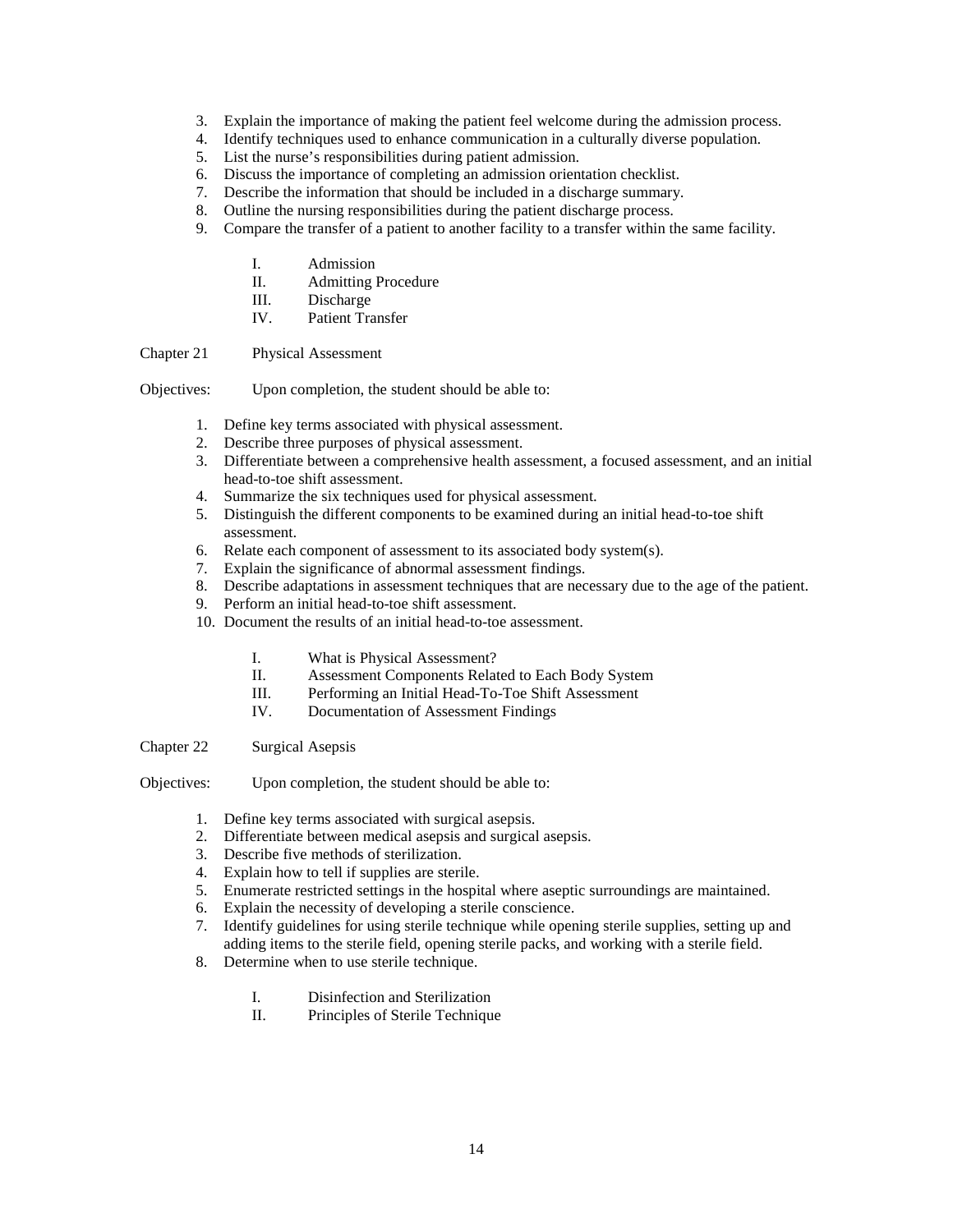### *UNIT IV CLINICAL SKILLS AND CARE*

Chapter 24 Nutritional Care and Support

Objectives: Upon completion, the student should be able to:

- 1. Define key terms related to the nutritional care of patients.
- 2. Discuss methods to assist with meals and improve the patient eating experience in the hospital.
- 3. Describe how to monitor intake and output and why it is important.
- 4. Discuss the various types of therapeutic diets and modifications.
- 5. Describe the nurse's responsibilities associated with mealtimes and therapeutic diets.
- 6. Explain how the glycosylated hemoglobin test is useful in treating patients with diabetes.
- 7. List at least six guidelines to employ in teaching patients with diabetes.
- 8. Contrast anorexia nervosa and bulimia nervosa.
- 9. Discuss the various effects drugs may have on food intake.
- 10. Identify the indications for use of enteral and parenteral nutrition.
- 11. Compare the various nasogastric and nasointestinal tubes and their use.
- 12. Explain what is meant by gastric decompression.
- 13. Identify risk factors for aspiration and interventions to prevent it.
- 14. Differentiate between partial and total parenteral nutrition.
- 15. Identify specific diagnostic tests and monitoring that are used to assess a patient's response to supplemental nutrition therapy.
- 16. Describe potential complications associated with tube feedings.
- 17. Review nursing responsibilities in the management of patients receiving therapeutic diets, enteral nutrition, and parenteral nutrition.
	- I. Supporting Nutritional Intake
	- II. Therapeutic Diets
	- III. Eating Disorders
	- IV. Food-Drug Interactions
	- V. Enteral Tubes
	- VI. Gastric Decompression<br>VII. Enteral Nutrition
	- **Enteral Nutrition**
	- VIII. Complications Associated With Tube Feedings
	- IX. Parenteral Nutrition

Chapter 25 Diagnostic Tests

- 1. Correctly us e key terms associated with diagnostic tests.
- 2. Explain the nurse's role and responsibilities in relation to diagnostic tests.
- 3. Explain all the components of a complete blood count, including a white count differential.
- 4. Contrast the functions of the five types of white blood cells.
- 5. Relate the normal adult ranges of complete blood cell count components.
- 6. Identify the normal findings of a urinalysis.
- 7. Discuss aspects of diagnostic tests and procedures that the nurse should teach the patient.
- 8. Name at least two tests that evaluate renal function.
- 9. Identify three diagnostic tests that would provide you information relating to nutrition.
- 10. Name three diagnostic tests that would be useful in evaluating liver function.
- 11. Identify allergies for which the nurse should assess prior to procedures and tests requiring use of contrast medium.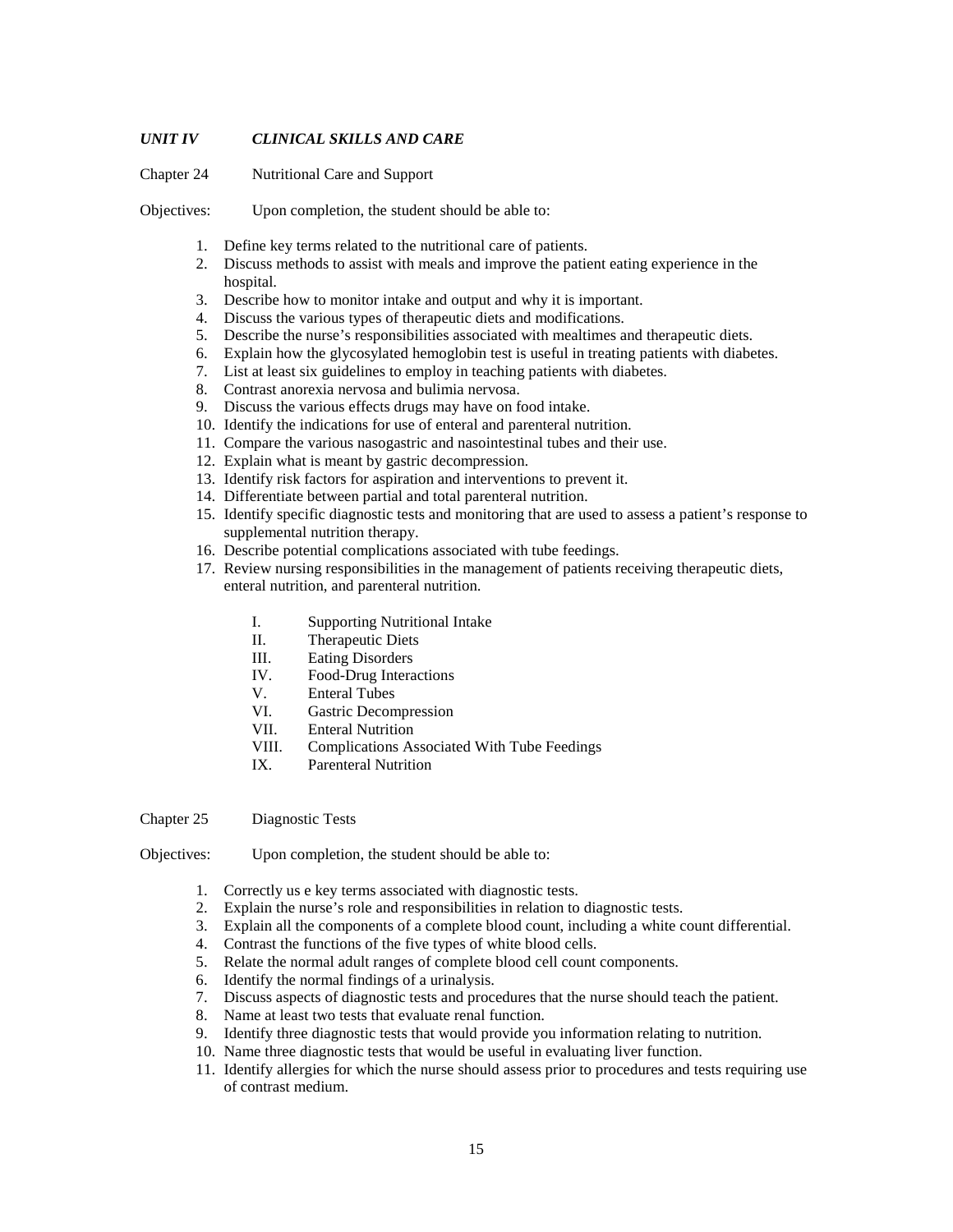- 12. Differentiate between esophagogastroduodenoscopy, barium enema, and colonoscopy, and between magnetic resonance imaging and computed tomography, including purposes and preparations for each.
- 13. Explain the purpose of a lumbar puncture and how to position a patient for the procedure.
- 14. Prioritize the postprocedure nursing actions to be performed after a femoral arteriogram.
- 15. Relate the purposes of a glucose tolerance test, intravenous pyelogram, and bone marrow aspiration.
	- I. Nursing's Role in Diagnostic Testing
	- II. Categories of Diagnostic Tests

Chapter 26 Wound Care

Objectives: Upon completion, the student should be able to:

- 1. Define key terms related to wound care.
- 2. Contrast contusion, abrasion, puncture, penetrating, and laceration wounds.
- 3. Differentiate between clean, clean-contaminated, contaminated, infected, colonized, open, and closed wounds.
- 4. Identify risk factors for pressure ulcers.
- 5. Correctly stage pressure ulcers.
- 6. Outline nursing interventions to prevent pressure ulcers.
- 7. Describe other types of wounds: stasis ulcers, sinus tracts, and surgical incisions.
- 8. Explain the three phases of healing.
- 9. Compare first, second, and third intention wound closure.
- 10. Explain how different factors affect wound healing.
- 11. Describe possible complications of wound healing and appropriate nursing care for each.
- 12. Discuss wound treatments and the nursing responsibilities for each.
- 13. Accurately assess a wound and wound drainage.
- 14. Describe types of dressings and their uses.
- 15. Relate low serum protein levels to wound healing.
- 16. Identify information to document concerning wounds.
- 17. Develop a care plan for a patient with a pressure ulcer.
	- I. Types of Wounds
	- II. Contamination of Wounds
	- III. Pressure Ulcers
	- IV. Other Wounds Found in Hospital Patients
	- V. Wound Healing
	- VI. Wound Treatment
	- VII. Measurement of Wounds and Observation of Drainage
	- VIII. Cleaning Wounds
	- IX. Dressings<br>X. Document
	- Documenting Wound Care
- Chapter 27 Musculoskeletal Care

- 1. Define key terms associated with musculoskeletal care.
- 2. Describe common musculoskeletal conditions that result in limited mobility.
- 3. Discuss the role of the physical therapist in the health care team.
- 4. Differentiate between indications for use of x-rays, CT scans, and MRI's to diagnose musculoskeletal conditions.
- 5. Enumerate six types of immobilizing devices used for musculoskeletal disorders.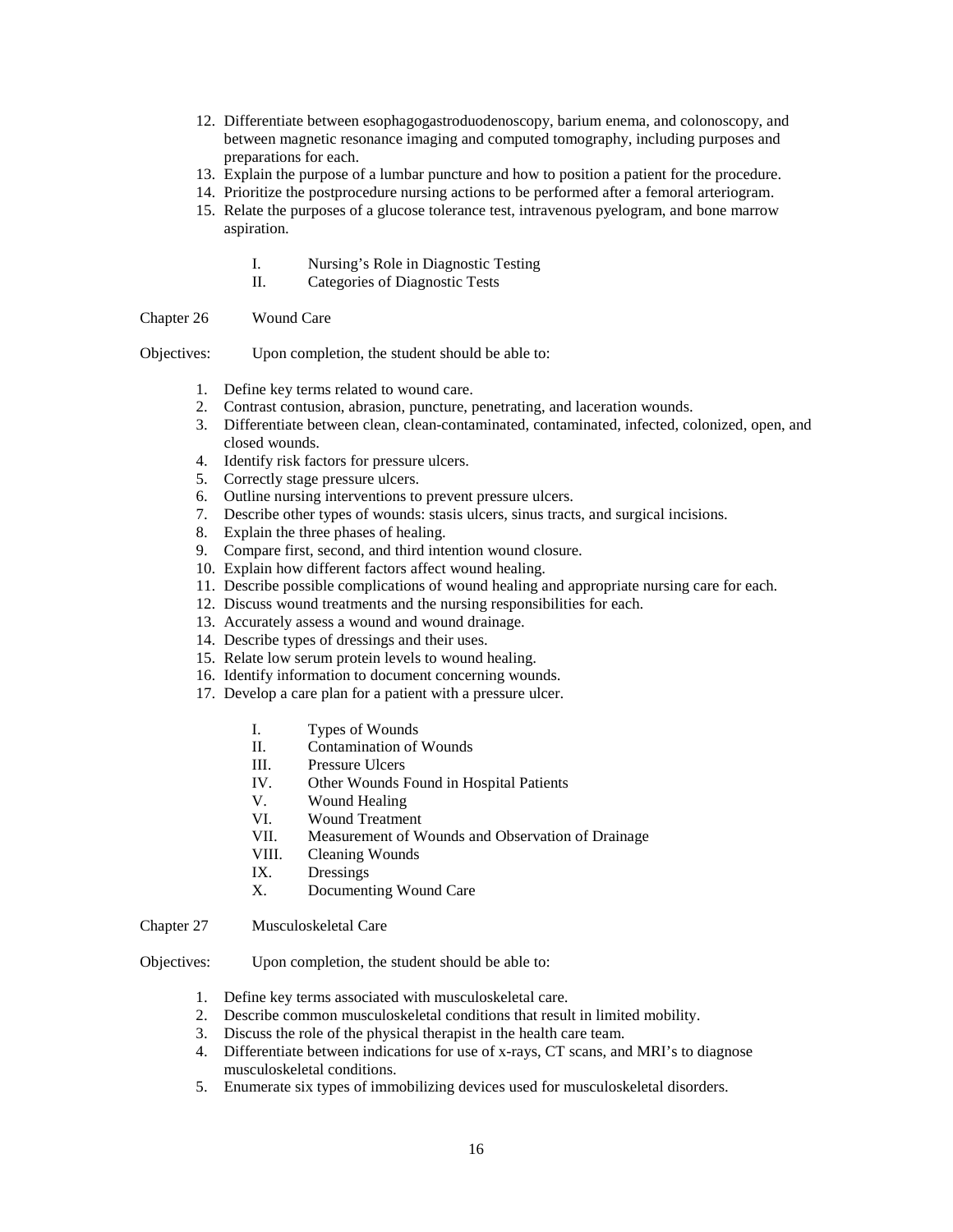- 6. Describe nursing care of patients with musculoskeletal conditions, including casts, traction, joint replacement, and amputation.
- 7. Discuss guidelines for patients using assistive devices for ambulation.
- 8. Describe the steps necessary to develop a plan of care for a patient with impaired mobility related to a musculoskeletal condition.
	- I. Musculoskeletal Conditions Resulting in Limited Mobility
	- II. Types of Immobilization
	- III. Caring for Patients With Musculoskeletal Immobilization
	- IV. Assistive Devices for Ambulation

Chapter 28 Respiratory Care

Objectives: Upon completion, the student should be able to:

- 1. Define key terms associated with respiratory care.
- 2. Explain the mechanics of inhalation and exhalation.
- 3. Describe chemical and nervous regulation of respiration.
- 4. Explain the changes in physiological regulation of respiration in patients with chronic lung disease.
- 5. Differentiate between internal and external respiration.
- 6. Describe the role of the pleural membrane in respiration.
- 7. Contrast hypoxia and hypoxemia.
- 8. Identify causes of impaired oxygenation.
- 9. List inspection points in the assessment of a patient with impaired oxygenation.
- 10. Describe palpation, auscultation, and other assessment findings that could indicate impaired oxygenation.
- 11. Discuss the significance of selected diagnostic tests when caring for patients with impaired oxygenation.
- 12. Explain nursing interventions to use for patients with impaired oxygenation.
- 13. Discuss safety measures to enforce when the patient is receiving supplemental oxygen.
- 14. Identify types of oxygen sources and delivery devices used for supplemental oxygen.
- 15. List tips for conservation of energy for patients with chronic lung disease.
- 16. Describe various artificial airways and how to suction the patient with the airway in place.
- 17. Describe the tracheostomy tube and the nursing care needed to keep it patent.
- 18. Illustrate chest tube placement and how the chest drainage system works.
- 19. Discuss nursing care of patients with chest tubes.
- 20. Plan care for a patient with a respiratory disorder.
	- I. Normal Oxygenation
	- II. Impaired Oxygenation
- Chapter 30 Bowel Elimination and Care

- 1. Define key terms related to bowel elimination and care.
- 2. Explain the digestion, absorption, and metabolism of nutrients.
- 3. Differentiate between normal and abnormal function in digestion and bowel elimination.
- 4. Differentiate between normal and abnormal characteristics of feces.
- 5. Explain how different factors affect bowel elimination.
- 6. Enumerate independent nursing interventions to promote bowel elimination.
- 7. Accurately assess bowel elimination problems.
- 8. Describe interventions that help to prevent and treat bowel elimination problems.
- 9. Contrast different types of enemas.
- 10. Describe the possible complications of bowel elimination and treatment of problems.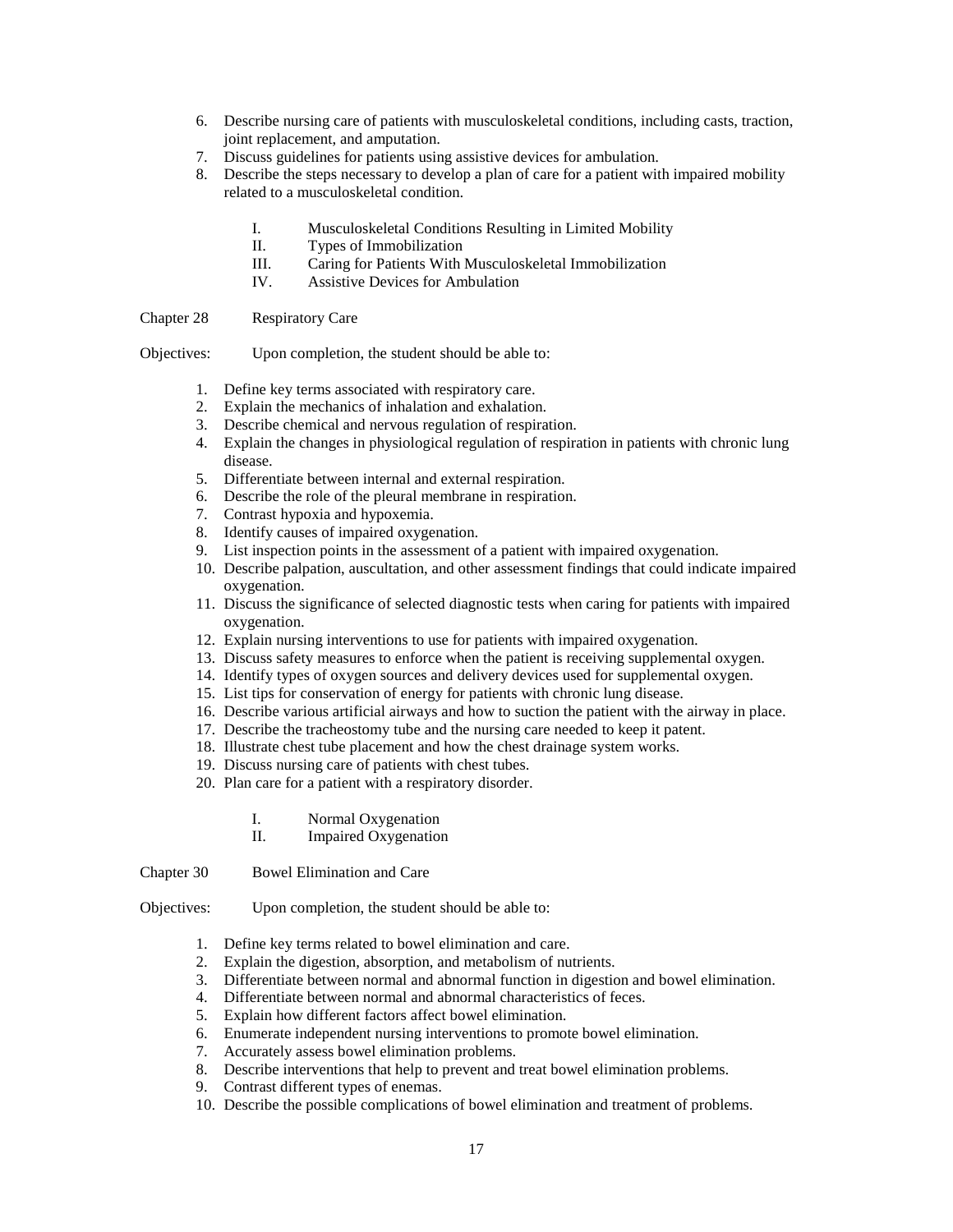- 11. List signs and symptoms of vagal stimulation.
- 12. Prioritize nursing actions to perform when vagal stimulation is suspected.
- 13. Explain how to obtain stool specimens for culture and sensitivity and for ova and parasites, and how to test for occult blood.
- 14. Compare the different types of bowel diversions.
- 15. Discuss ostomy care and patient teaching regarding care.
- 16. Describe the steps necessary to develop a care plan for a patient with a bowel diversion.
	- I. Bowel Elimination
	- II. Alterations in Bowel Elimination
	- III. Promotion of Bowel Elimination
	- IV. Management of Alterations in Elimination
	- V. Alternative Bowel Elimination

Chapter 31 Urinary Elimination and Care

- Objectives; upon completion, the student should be able to:
	- 1. Define key terms related to urinary elimination.
	- 2. Describe normal and abnormal urine output.
	- 3. Discuss characteristics of normal urine and the significance of abnormal characteristics.
	- 4. Explain the causes and complications of urinary retention.
	- 5. Describe the treatment for urinary retention and residual urine.
	- 6. Enumerate types of urinary incontinence.
	- 7. Describe nursing interventions to help manage incontinence.
	- 8. Identify steps in bladder training.
	- 9. Discuss methods of assessing urine.
	- 10. List the steps for collecting a 24-hour urine sample.
	- 11. Explain ways to assist patients with toileting.
	- 12. Identify purposes, types, and sizes of urinary catheters.
	- 13. Discuss the care of patients with an indwelling urinary catheter.
	- 14. Identify types of urinary diversions.
	- 15. Describe the occurrence, risk factors for, and prevention of UTI's.
	- 16. Plan care for a patient with urinary incontinence.
		- I. Assessing Urine and Urinary Output
		- II. Alterations in Urinary Function
		- III. Caring for Patients With Altered Urinary Function

Chapter 33 Care of the Surgical Patient

- Objectives: Upon completion, the student should be able to:
	- 1. Define key terms related to care of the surgical patient.
	- 2. Differentiate between types of surgery by purpose, degree of urgency, and degree of risk.
	- 3. Identify factors that increase the risks of surgery and anesthesia.
	- 4. Describe the process of informed consent.
	- 5. Explain the purpose of various preoperative laboratory tests.
	- 6. Specify the important components of preoperative patient teaching.
	- 7. Explain the various purposes of preoperative medications.
	- 8. Explain the purpose for and the various data included on a preoperative checklist.
	- 9. Compare the various roles and responsibilities of operative personnel.
	- 10. Differentiate between the different types of anesthesia and rationales for selection.
	- 11. Explain nursing procedures that may take place in the operating room and their rationales.
	- 12. Prioritize nursing care during immediate postoperative and postanesthesia care.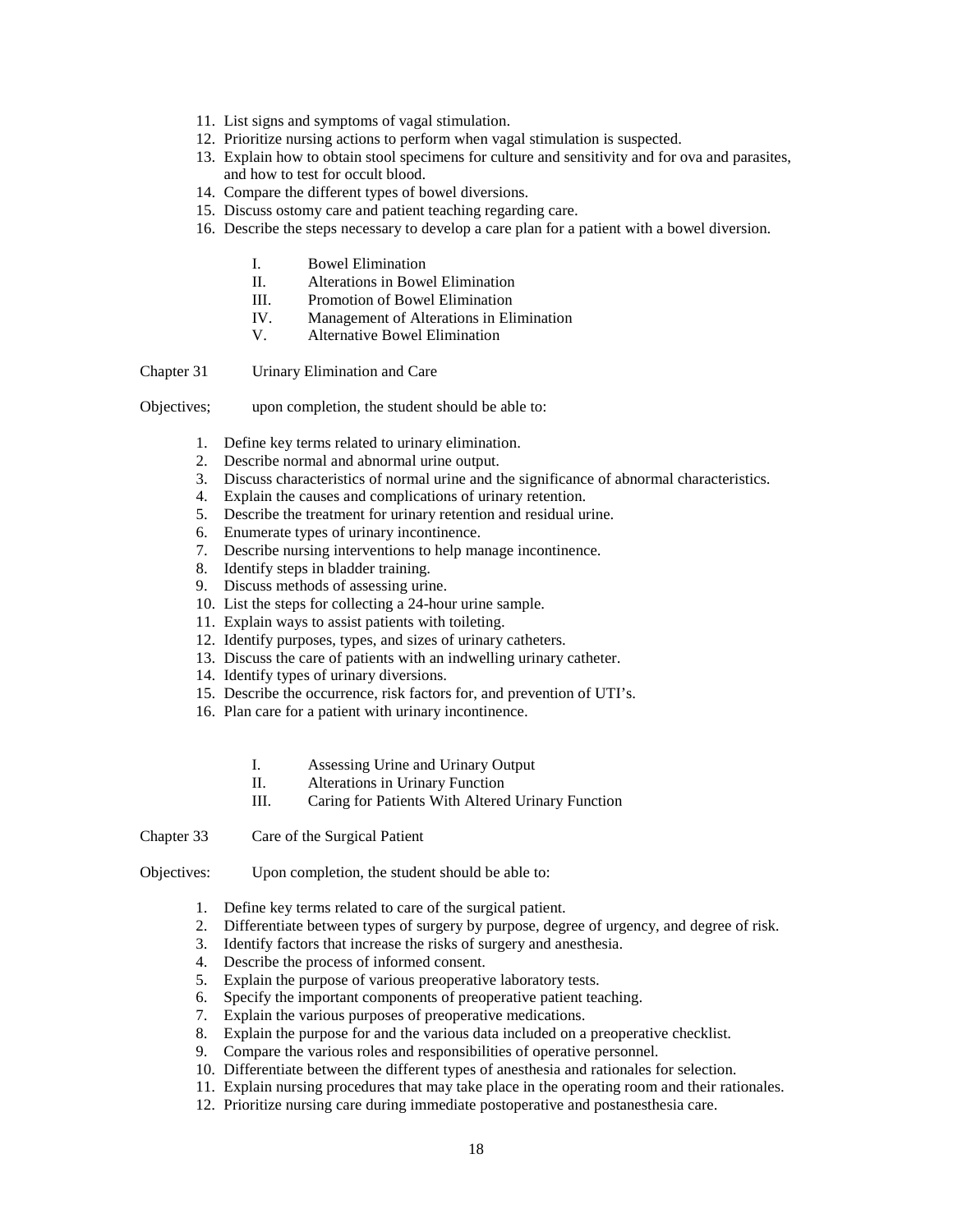- 13. Describe the admission process of a postsurgical patient to the hospital unit.
- 14. Accurately describe the assessment of the postsurgical patient on the hospital unit.
- 15. Identify potential postsurgical complications, with emphasis on prevention and intervention.
- 16. Develop a care plan for a patient who has had abdominal surgery.
	- I. Purposes of Surgery
	- II. Degrees of Urgency
	- III. Various Surgical Settings
	- IV. Preoperative Care of the Surgical Patient
	- V. Intraoperative Care of the Surgical Patient<br>VI. Postoperative Care of the Surgical Patient
	- Postoperative Care of the Surgical Patient
- Chapter 34 Phlebotomy and Blood Specimens

- 1. Define key terms associated with phlebotomy and blood specimens.
- 2. Explain how to safely perform a skin puncture for specimen collection.
	- I. Phlebotomy<br>II. Complication
	- Complications of Phlebotomy
	- III. Skin Punctures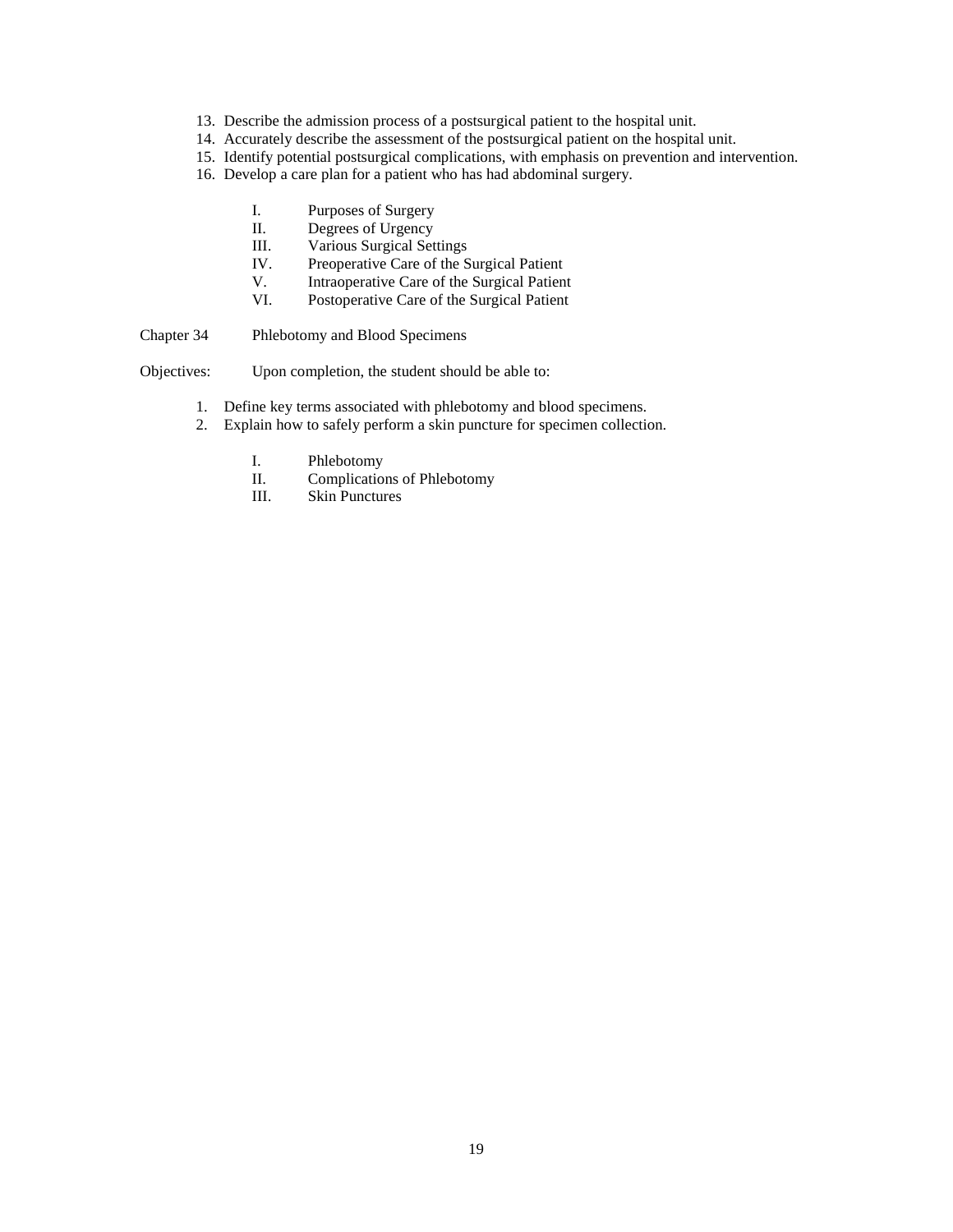#### **LABORATORY SYLLABUS AND EVALUATION**

### PURPOSE:

To familiarize the student with equipment and procedural steps and rationales prior to actual client contact. Each student will perform procedures, which have been demonstrated by an instructor. The majority of the return demonstrations will be on a training mannequin. In addition, the student on occasion will portray a client and/or member of the health care team in a simulated nurse/client relationship to assist the student in developing skills in communication and interpersonal relationships.

#### CRITERIA:

Provided with Fundamentals of Nursing Care – Concepts, Connections, and Skills and utilizing the textbook Skill Performance Checklist, a client (student/mannequin), equipment and supplies; the student should be able to perform the tasks applicable to the given performance objectives using methods appropriate to the client's age, physical condition, and level of understanding.

#### SKILL PERFORMANCE OBJECTIVES:

Upon completion of VNSG 1402 Applied Nursing Skills I, the student should be able to: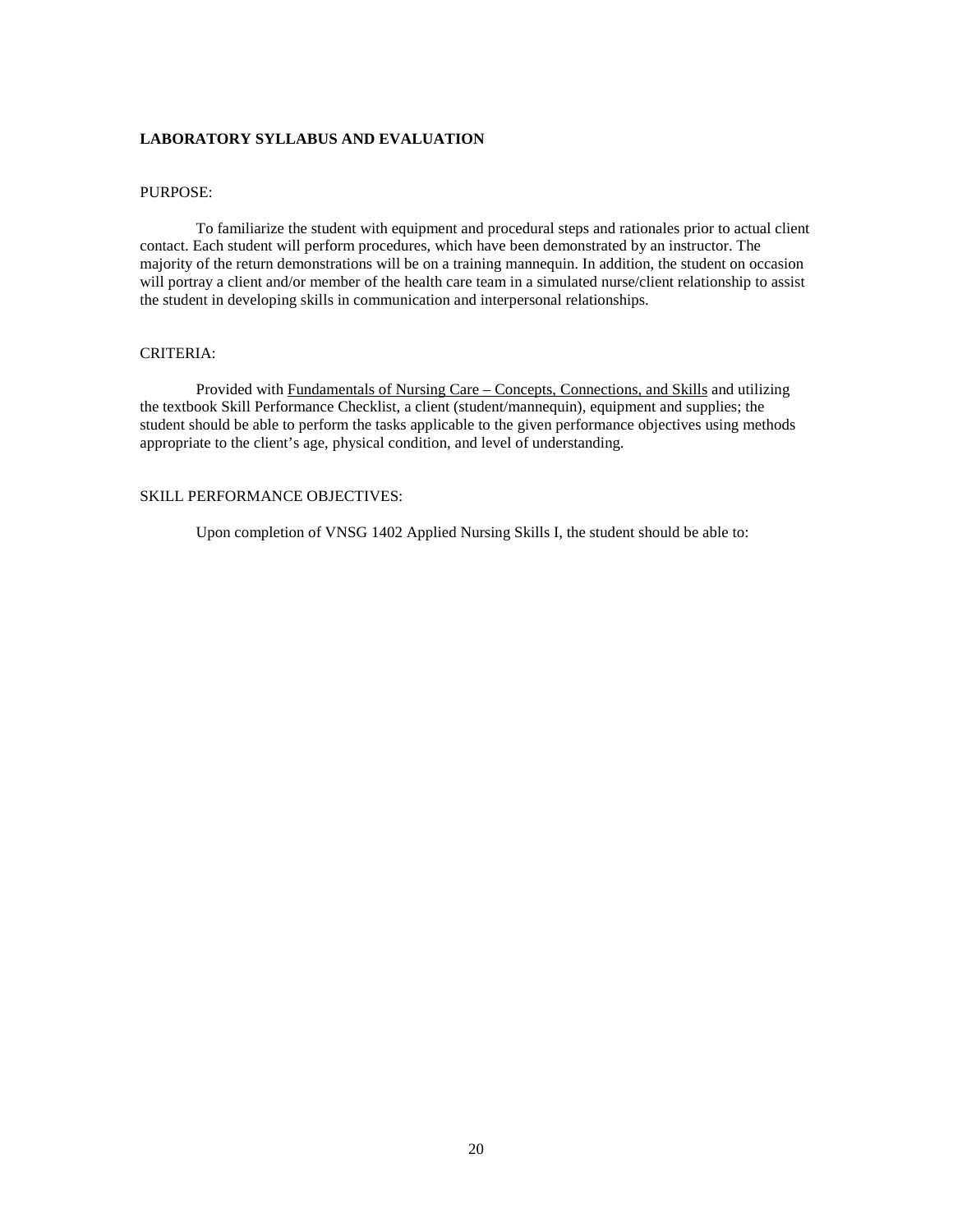- 1. Employ correct handwashing techniques to maintain standards of cleanliness that minimize the risk of contracting or transmitting contagious organisms.  $F - 8$ , 9,12,13,16 / C – 5,6,7,15,16,18,19,20.
- 2. Carry out the practices of Universal/Standard Precautions.  $F 8$ , 9,12,13,16 / C 5,6,7,15,16,18,19,20.
- 3. Demonstrate the ability to meet the client's needs in the medical isolation unit using medical asepsis. F  $-1,5,6,7,8,9,10,11,12,13,14,15 / C - 1,3,5,6,7,11,15,16,17,18,19.$
- 4. Apply various types of restraints to achieve the purpose for which the physician orders them.  $F 1$ , 5,  $8,9,10,11,12,17$  / C – 5,6,7,15,16,17,18,19.
- 5. Demonstrate the ability to meet the client's needs by giving a complete bedbath.  $F 1,5,8,9,11,12,13,16 / C - 5,6,7,18,19,20.$
- 6. Demonstrate the ability to meet the client's needs by giving /assisting with AM care, oral hygiene, hair and skin care, back rub, and dressing and undressing the client with and without an intravenous infusion.  $F = 1,5,6,7,8,9,10,11,12,16 / C - 3,5,6,7,9,10,11,18,19,20.$
- 7. Prepare an unoccupied, occupied, and surgical bed in the appropriate manner to provide a neat, clean, comfortable, and safe environment for the client.  $F - 1,5,8,10,11,7C - 6,18,19,20$ .
- 8. Demonstrate the ability to meet the client's needs by performing safe range of motion exercises.  $F 1,5,6,7,8,9,10,11,12,16 / C - 3,5,6,7,9,10,11,18,19,20.$
- 9. Demonstrate knowledge and use of proper body alignment, balance, and movement with the patient who is at rest and ambulatory as well as demonstrating proper lifting, turning, and the four basic bed positions of the patient with the use of supportive aids.  $F - 1,5,8,9,10,11,12,13,16$  / C – 6,18, 19, 20.
- 10. Demonstrate the preparation for and the procedure for admission, transfer, and discharge of a client. F  $-1,5,6,8,9,10,11,12,13,17$  / C  $-1,3,5,6,7,9,10,11,14,15,16,17.$
- 11. Obtain an accurate set of vital signs to include temperature, pulse, respirations, blood pressure, oxygen saturation, and pain assessment of a client. (Method of obtaining temperature and pulse to be determined by instructor.)  $F = 1,3,5,6,8,10,11,12,13,17 / C - 5,6,7,11,18,19,20$ .
- 12. Demonstrate the ability to perform a general health assessment and a focused assessment on a client with predictable health care needs.  $F - 1,2,3,6,7,8,9,10,11,12,13,14,15,16,17$  / C -1,3,4,5,6,7,8,9,10,11,12,13,14,16, 18,19,20.
- 13. Contrast the physiological effects of local heat and cold applications, detail the nursing assessments to make prior to, during, and after the application of heat and cold, follow through with appropriate nursing interventions including patient teaching regarding the application of heat and cold to a patient with specified health conditions.  $F = 1,2,3,4,6,8,9,10,11,12$  /  $C = 1,3,4,5,6,7,8,10,11,14,15,16,18,19,20$ .
- 14. Correlate acknowledgment and acceptance of pain to treatment of pain, identify non-pharmacological methods of pain relief and describe nursing interventions the nurse might use to promote nonpharmacological pain management, rest, and restorative sleep.  $F - 1,2,3,6,7,8,9,10,11,12,13,15,16,17$  $C - 1,3,4,5,6,7,8,9,10,11,12,14,18,19,20.$
- 15. Demonstrate the ability to don sterile gloves without contamination of the gloves and demonstrate preparing a sterile field using aseptic techniques to protect the patient, self, and others from infection.  $F = 1,5,6,7,8,9,10,11,12,13,16,17 / C - 3,5,6,7,11,15,16,1,8,19.$
- 16. Demonstrate the ability to perform the surgical scrub, self-gowning and gloving (closed method), and gowning and gloving another person.  $F = 1,5,8,9,10,11,12,16,17$  /  $C = 1,9,18,19,20$ .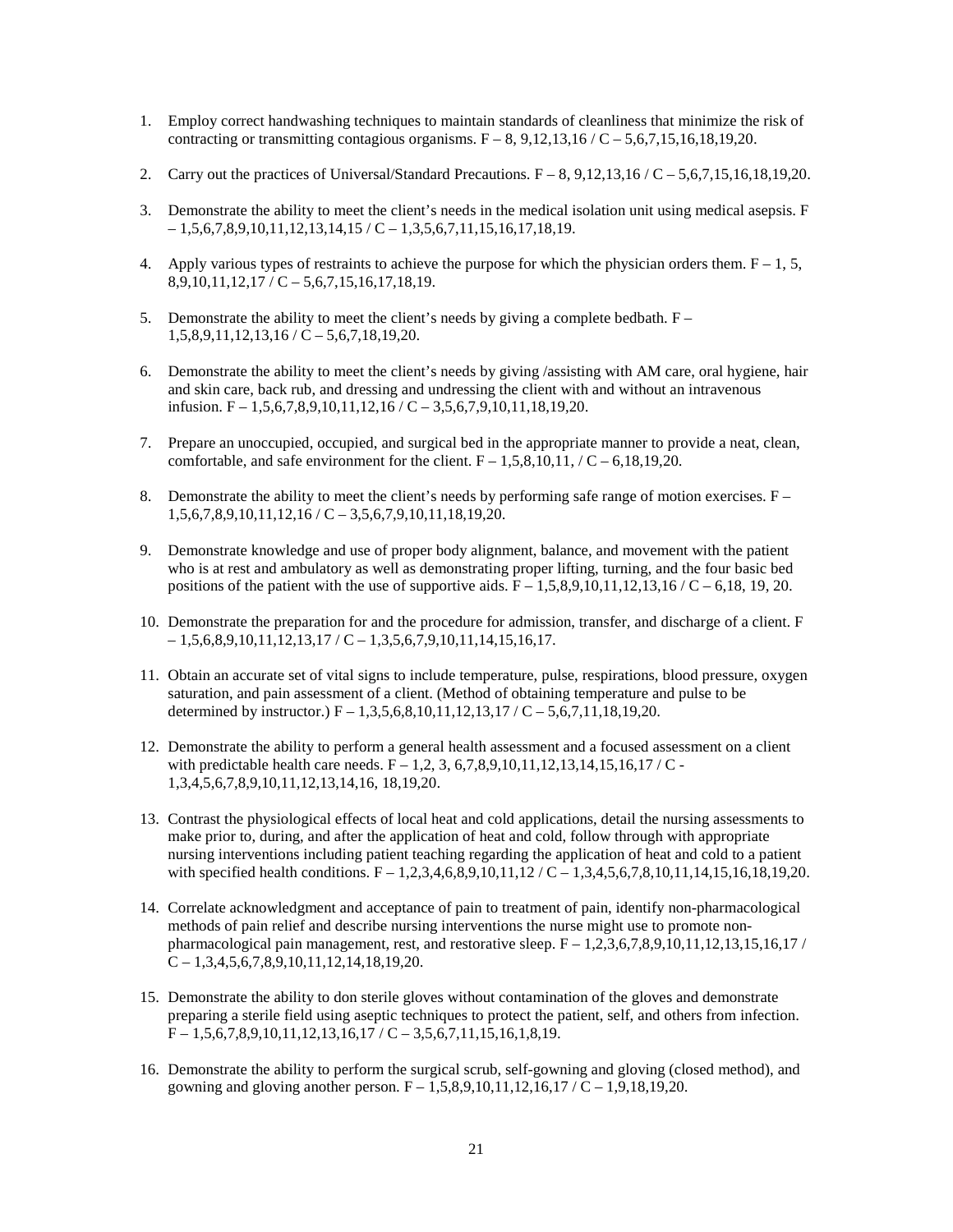- 17. Demonstrate the ability to accurately calculate the client's intake and output and meet the client's needs by feeding the dependent client.  $F - 1,3,5,6,7,8,9,10,11,12,13,16,17 / C -$ 1,3,5,6,7,10,11,16,18,19,20.
- 18. Demonstrate the ability to tube feed the client. F 1,5,7,8,9,10,11,12,13 / C 1,5,6,7,18,19,20.
- 19. Demonstrate the ability to safely assist with and/or insert, irrigate, and discontinue a nasogastric tube.  $F - 1,5,7,8,9,10,11,12,15 / C - 5,6,7,11,18,19,20.$
- 20. Demonstrate the ability to change a dressing using aseptic technique and document findings of observations of simulated wound healing.  $F = 1,2,8,9,10,11,12,13,17$  /  $C = 5,6,7$ .
- 21. Apply bandages and binders to achieve the purpose for which the physician orders them.  $F 1,5,6,7,8,9,10,11,12,16 / C - 3,5,6,7,9,10,11,18,19,20.$
- 22. Demonstrate the ability in the use of mechanical aids for ambulation and movement (cane, crutches, wheelchair, and walker).  $F = 1,5,8,9,10,11,12 / C - 5, 6, 7,18,19,20$ .
- 23. Demonstrate the knowledge in caring for a client receiving oxygen therapy.  $F 1,5,8,9,10,11,12$  / C 5, 6, 7,18,19,20.
- 24. Demonstrate the ability to perform a throat culture.  $F 1,5,8,9,10,11,12 / C 5,6,7,18,19,20$ .
- 25. Demonstrate the ability to teach and assist the patient in using an incentive spirometry unit.  $F 1,2,3,5,6,8,9,11,13,16,17 / C - 1,3,4,5,6,7,10,11,12,14,20.$
- 26. Demonstrate the proper technique in oral, nasopharyngeal, and tracheal suctioning using required asepsis.  $F - 1.5.8.9.10.11.12 / C - 5, 6, 7.18.19.20$ .
- 27. Demonstrate proper technique in tracheostomy care and dressing change using required asepsis.  $F 1,5,8,9,10,12 / C - 5,6,7,18,19,20.$
- 28. Demonstrate the preparation of and the procedure for administering a cleansing enema. F  $1,5,8,9,10,11,12 / C - 1,5,6,7,18,19,20.$
- 29. Demonstrate the procedure for colostomy care and irrigation.  $F 1,5,6,7,8,9,10,11,12,14,15,16,17$  / C  $-1,3,4,5,6,7,10,11,14,18,19,20.$
- 30. Assist the client in using the designated equipment for bowel and urine elimination.  $F 1,5,6,8,9,10,11,12,13,17$  / C – 5,6,7,11,15,16,18,19.
- 31. Obtain a specimen of urine from a retention catheter, using aseptic technique.  $F 1$ ,  $5,8,9,10,11,12,16,17$  / C  $-3,5,6,7,18,19,20$ .
- 32. Demonstrate the ability to accurately perform a clinitest and acetone test on a urine sample.  $F 1,5,8,9,10,11,12 \; / \; C - 5, 6, 7,18,19,20.$
- 33. Demonstrate the ability to catheterize a client maintaining strict asepsis. F  $1,5,7,8,9,10,11,12,14,15,16,17$  / C – 3, 5, 6,7,11,18,19,20.
- 34. Using aseptic technique and a glucometer unit, perform a finger stick and accurately obtain the client's blood glucose. F – 1,2,5,6,8,9,10,11,12,13,14,15,16,17 / C – 1,3,5,6,7,9,10,11,12,14,15,16,19,20.
- 35. Use appropriate medical terminology and approved abbreviations and utilize the nursing process to enter a written account on the client's health problems, therapy given, nursing care administered, and observations made.  $F - 1,2,5,6,7,8,9,10,11,12,13,17$  /  $C - 5,6,7,11,15,16,17$ .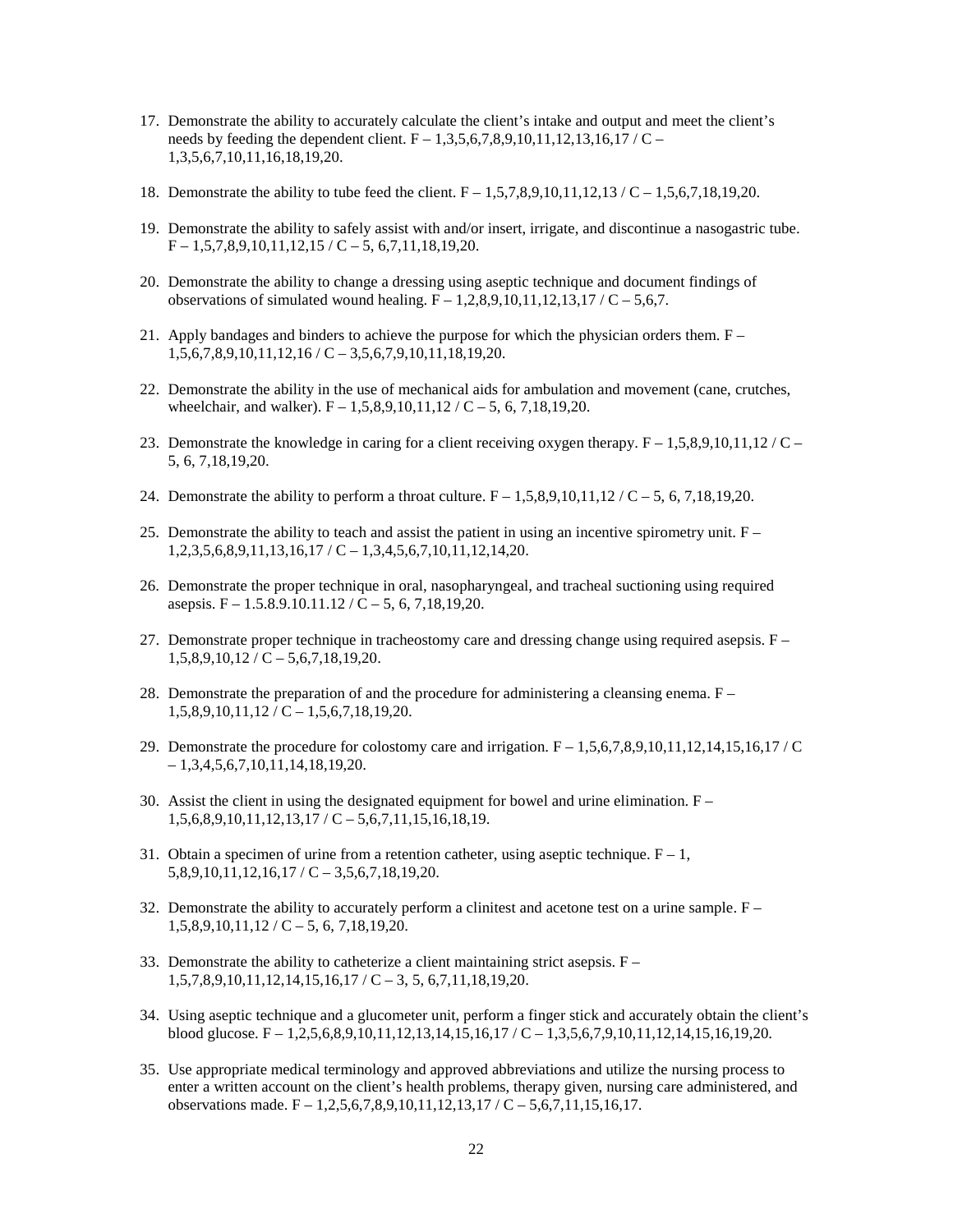- 36. Demonstrate knowledge of appropriate personal hygiene and grooming which is consistent with college policy. F – 1,5,6,8,13,14,15,16,17 / C – 5,6,7.
- 37. Exhibit professionalism at all times. F 1,5,6,8,11,12,13,14,15,16,17 / C 5,6,7,9.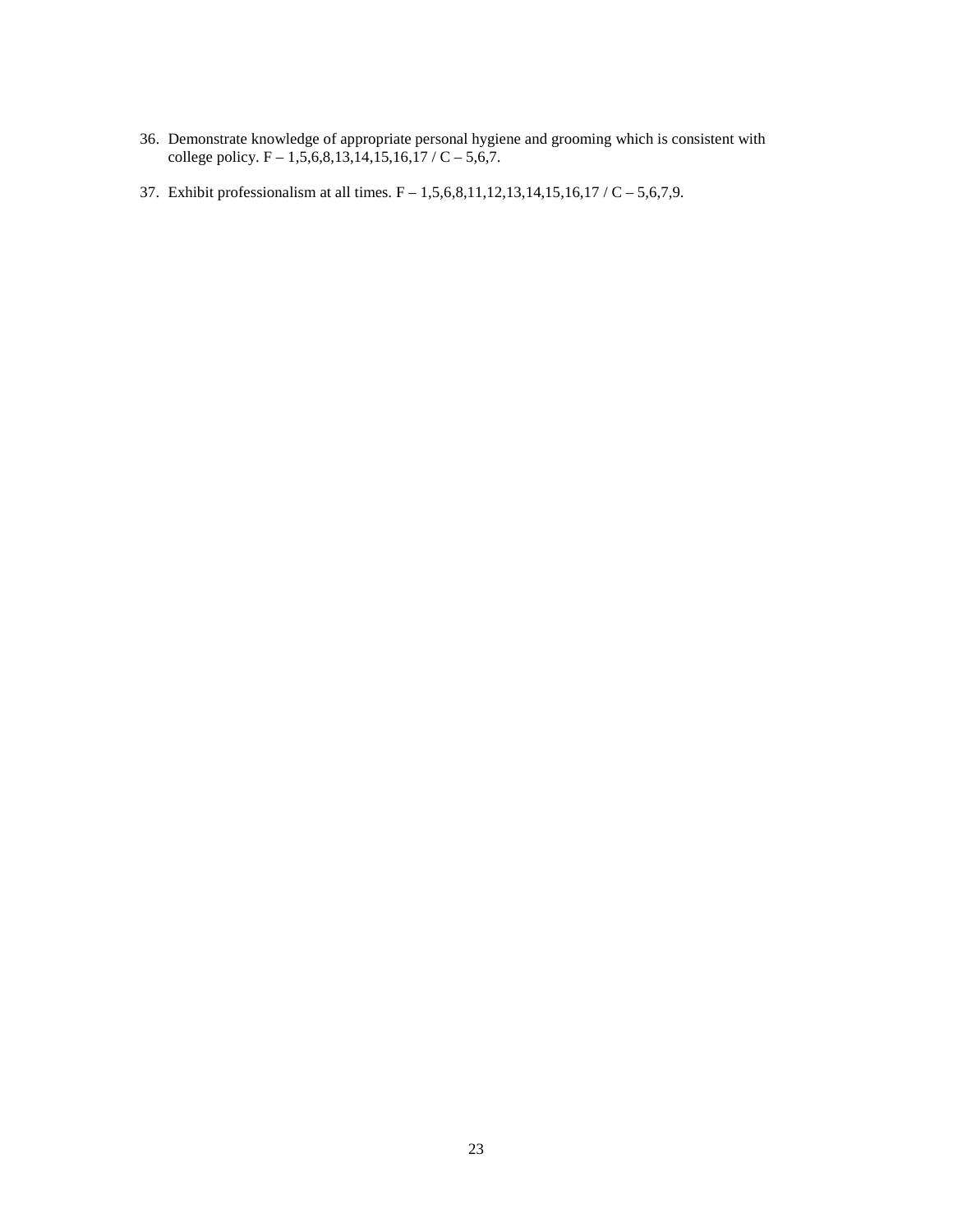### **LABORATORY PRACTICE TEAMS FALL 2016**

#### **TEAM EAGER ("Characterized by or showing keenness of desire or strength of feeling")**

Rosalinda Castillo, Amanda Zavala, Jayme Perez

### **TEAM EARNEST ("Strong and firm in purpose; serious")**

Keila Crawford, Sarah Woods, Crystal Perez, Toni Cordova

### **TEAM EFFECTIVE ("Equipped and ready to produce a striking impression")**

Christina Garcia, Kyra Valles, Ayesha, Mojica, Mariah Chavez-Hipolito,

### **TEAM EFFICIENT ("Able to produce the effect wanted without waste of time and energy')**

Stacey Griggs, Crystal Soliz, Amy Minyard, Maria Lucio

### **TEAM ENERGETIC ("Vigorous to work")**

Courtney Jimenez, Jaime Sanchez, Odaliz, Mendoza, Peggy McDonald

### **TEAM EXUBERANT ("Overflowing: Profuse in knowledge growth")**

Megan Moore, Francis Salinas, Deborah McMahan, Robert Finch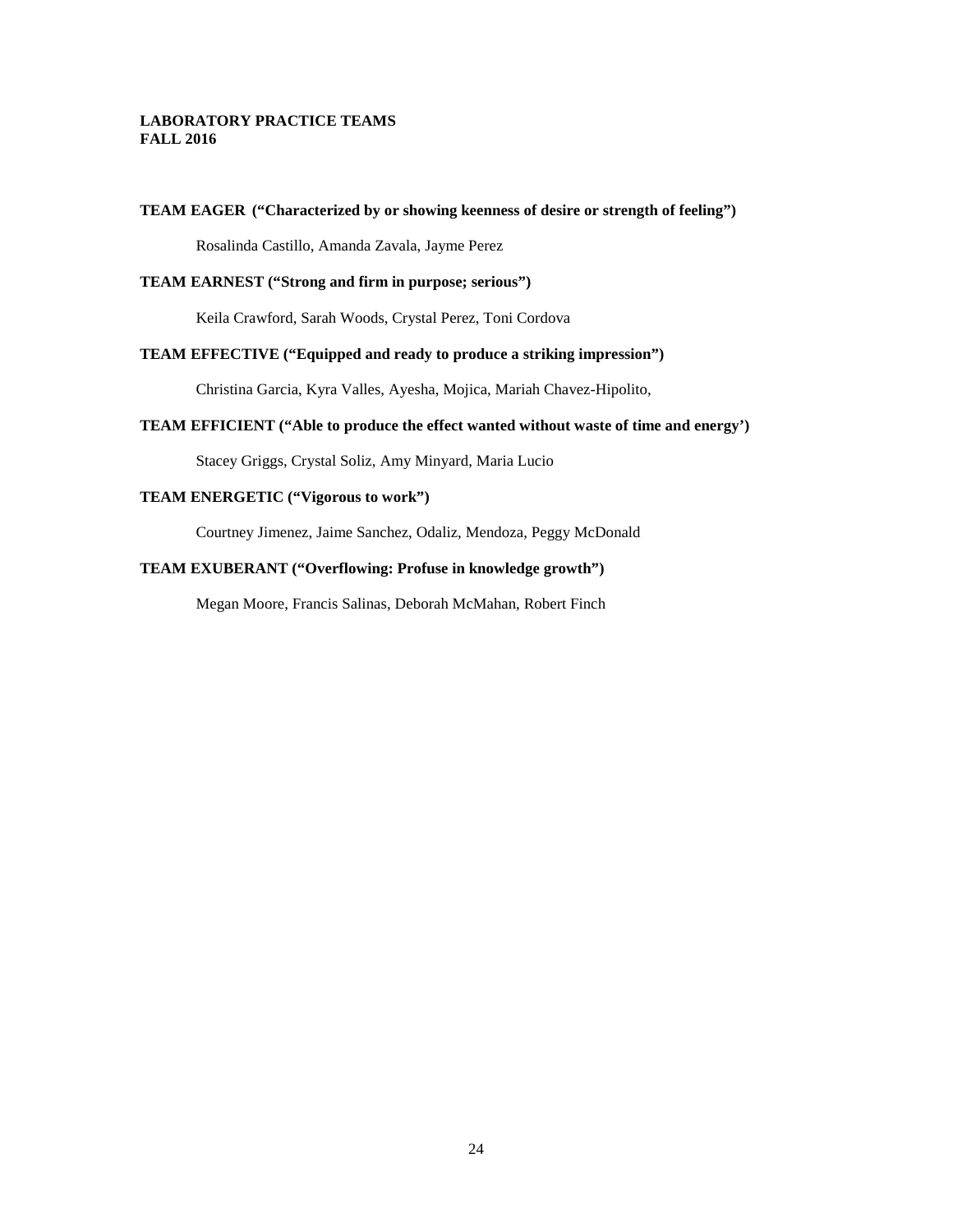### **SCANS COMPETENCIES**

- C-1 *TIME* Selects goals relevant activities, ranks them, allocates time, prepares and follows schedules.
- C-2 *MONEY* Uses or prepares budgets, makes forecasts, keeps records and makes adjustments to meet objectives.
- C-3 *MATERIALS & FACILITIES* Acquires, stores, allocates and uses materials or space efficiently.
- C-4 *HUMAN RESOURCES* Assess skills and distributes work accordingly, evaluates performances and provides feedback.

### *INFORMATION – Acquires and Uses Information*

- C-5 Acquires and evaluates information.
- C-6 Organizes and maintains information.<br>C-7 Interprets and communicates informat
- Interprets and communicates information.
- C-8 Uses computers to process information.

### *INTERPERSONAL – Works With Others*

- C-9 Participates as members of a team and contributes to group effort.
- C-10 Teaches others new skills.
- C-11 Serves Clients/Customers works to satisfy customer's expectations.
- C-12 Exercise Leadership Communicates ideas to justify position, persuades and convinces others responsibility challenges existing procedures and policies.
- C-13 Negotiates works toward agreements involving exchanges of resources; resolves divergent interests.
- C-14 Works With Diversity Works well with men and women from diverse backgrounds.

### *SYSTEMS – Understands Complex Interrelationships*

- C-15 Understands Systems Knows how social, organizational, and technological systems work and operate effectively with them.
- C-16 Monitors and Corrects Performance Distinguishes trends, predicts impacts in system operations.
- C-17 Improves Designs Systems Suggests modifications to existing systems and develops new or alternative systems to improve performance.

### *TECHNOLOGY – Works With a Variety of Technologies*

- C-18 Selects Technology Chooses procedures, tools, or equipment, including computers and related technologies.
- C-19 Applies Technology to Task Understands overall intent and proper procedures for setup and operation of equipment.
- C-20 Maintains and Troubleshoots Equipment Prevents, identifies, or solves problems with equipment.

# **FOUNDATION SKILLS**

# *BASIC SKILLS – Reads, Writes, Performs Arithmetic and Mathematical Operations, Listens and*

- *Speaks*
- F-1 Reading Locates, understands and interprets written information in prose and in documents such as manuals, graphs and schedules.
- F-2 Writing Communicates thoughts, ideas, information and messages in writing and creates documents such as letters, directions, manuals, reports, graphs and flow charts.
- F-3 Arithmetic Performs basic computations; uses numerical concepts such as whole numbers, etc.
- F-4 Mathematics Approaches practical problems by choosing appropriately from a variety of mathematical techniques.
- F-6 Speaking Organizes ideas and communicates orally.

### *THINKING SKILLS – Thinks Creatively, Makes Decisions, Solves Problems, Visualizes and Knows How to Learn and Reason*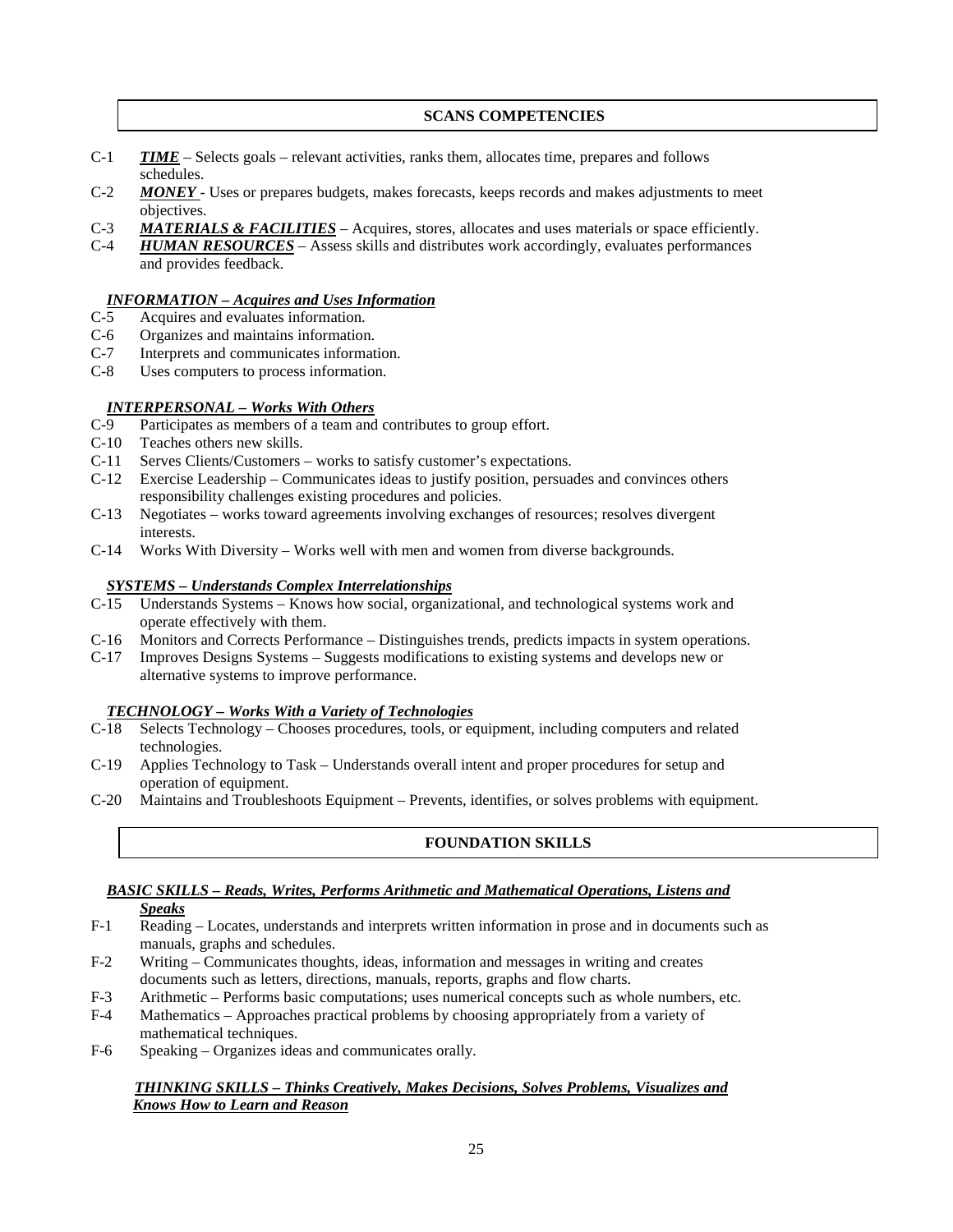- F-7 Creative Thinking Generates new ideas.<br>F-8 Decision Making Specifies goals and co
- Decision Making Specifies goals and constraints, generates alternatives, considers risks, evaluates and chooses best alternative.
- F-9 Problem Solving Recognizes problems, devises and implements plan of action.
- F-10 Seeing Things in the Mind's Eye Organizes and processes symbols, pictures, graphs, objects and other information.
- F-11 Knowing How to Learn Uses efficient learning techniques to acquire and apply new knowledge and skills.
- F-12 Reasoning Discovers a rule or principle underlying the relationship between two or more objects and applies it when solving a problem.

### *PERSONAL QUALITIES – Displays Responsibility, Self-Esteem, Sociability, Self-Management, Integrity and Honesty*

- F-13 Responsibility Exerts a high level of effort and perseveres toward goal attainment.
- F-14 Self-Esteem Believes in own self-worth and maintains a positive view of self.
- F-15 Sociability Demonstrates understanding, friendliness, adaptability, empathy and politeness in group settings.
- F-16 Self-Management Assesses self accuracy, sets personal goals, monitors progress and exhibits self control.
- F-17 Integrity / Honesty Chooses ethical courses of action.

#### **SCANS FOUNDATION AND COMPETENCY SKILLS (by course)**

| <b>Foundations</b> ; (F) |                    | Competencies: $(C)$                                                                  |                           |
|--------------------------|--------------------|--------------------------------------------------------------------------------------|---------------------------|
| ECON 230:                |                    | 1, 2, 3, 4, 5, 8, 9, 10, 11, 12, 17                                                  | 2, 15                     |
| ENGL                     | 1301<br>1302       | 1, 2, 5, 7, 8, 9, 11, 12, 13, 15, 16, 17<br>1, 2, 5, 7, 8, 9, 11, 12, 13, 15, 16, 17 | 5, 6, 7, 8<br>5, 6, 7     |
| GOVT 2301                |                    | 1, 2, 10, 11, 12, 17                                                                 | 15                        |
| <b>HIST</b>              | 1302               | 1, 2, 5, 10, 11, 12, 17                                                              | 15                        |
| <b>MATH 1314</b>         |                    | 3, 4, 9, 10, 11, 12                                                                  |                           |
| <b>PSYC</b>              | 2301               | 1, 2, 10, 11, 12, 15, 16, 17                                                         | 4, 14                     |
| <b>READ</b>              | 1314<br>13, 14, 15 | 1, 2, 5, 7, 8, 9, 10, 11, 12, 15, 17                                                 | 1, 5, 6, 7, 8, 9, 10, 12, |
| <b>SPCH</b>              | 1321               | 2, 4, 5, 6, 7, 8, 9, 10, 13, 14                                                      | 1, 5, 6, 7, 14            |
| <b>SOC</b>               | 1301               | 1, 2, 5, 8, 9, 10, 11, 12, 15, 16, 17                                                | 4, 14                     |
| <b>PHYS</b>              | 1315               | 1, 2, 4, 10, 11, 12                                                                  |                           |
|                          |                    |                                                                                      |                           |

| <b>Example for PSYC: Scans:</b> | <b>Foundation Skills:</b> | 1, 2, 10, 11 |
|---------------------------------|---------------------------|--------------|
|                                 | Competencies:             | 4.13         |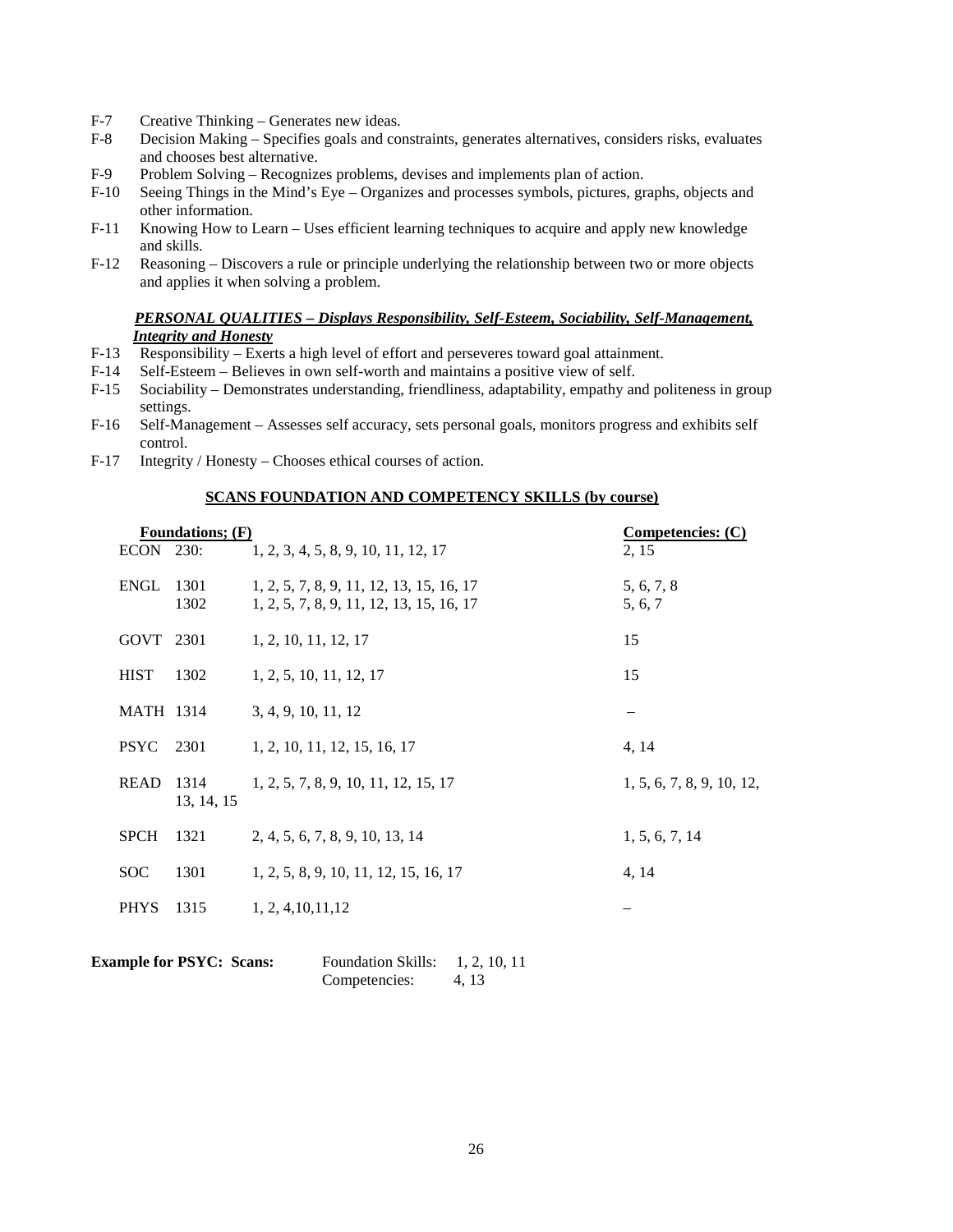### **Syllabus Statements:**

### **Disabilities Statement:**

Students with disabilities, including but not limited to physical, psychiatric, or learning disabilities, who wish to request accommodations in this class should notify the Disability Services Office early in the semester so that the appropriate arrangements may be made. In accordance with federal law, a student requesting accommodations must provide acceptable documentation of his/her disability to the Disability Services Office. For more information, call or visit the Disability Services Office at Levelland (Student Health & Wellness Office) 806-716-2577, Reese Center (Building 8) 806-716-4675, or Plainview Center (Main Office) 806-716-4302 or 806-296-9611.

### **Non-Discrimination Statement:**

South Plains College does not discriminate on the basis of race, color, national origin, sex, disability or age in its programs and activities.

The following person has been designated to handle inquiries regarding the non-discrimination policies:

Vice President for Student Affairs, South Plains College 1401 S. College Avenue, Box 5, Levelland, TX 79336 806-894-9611